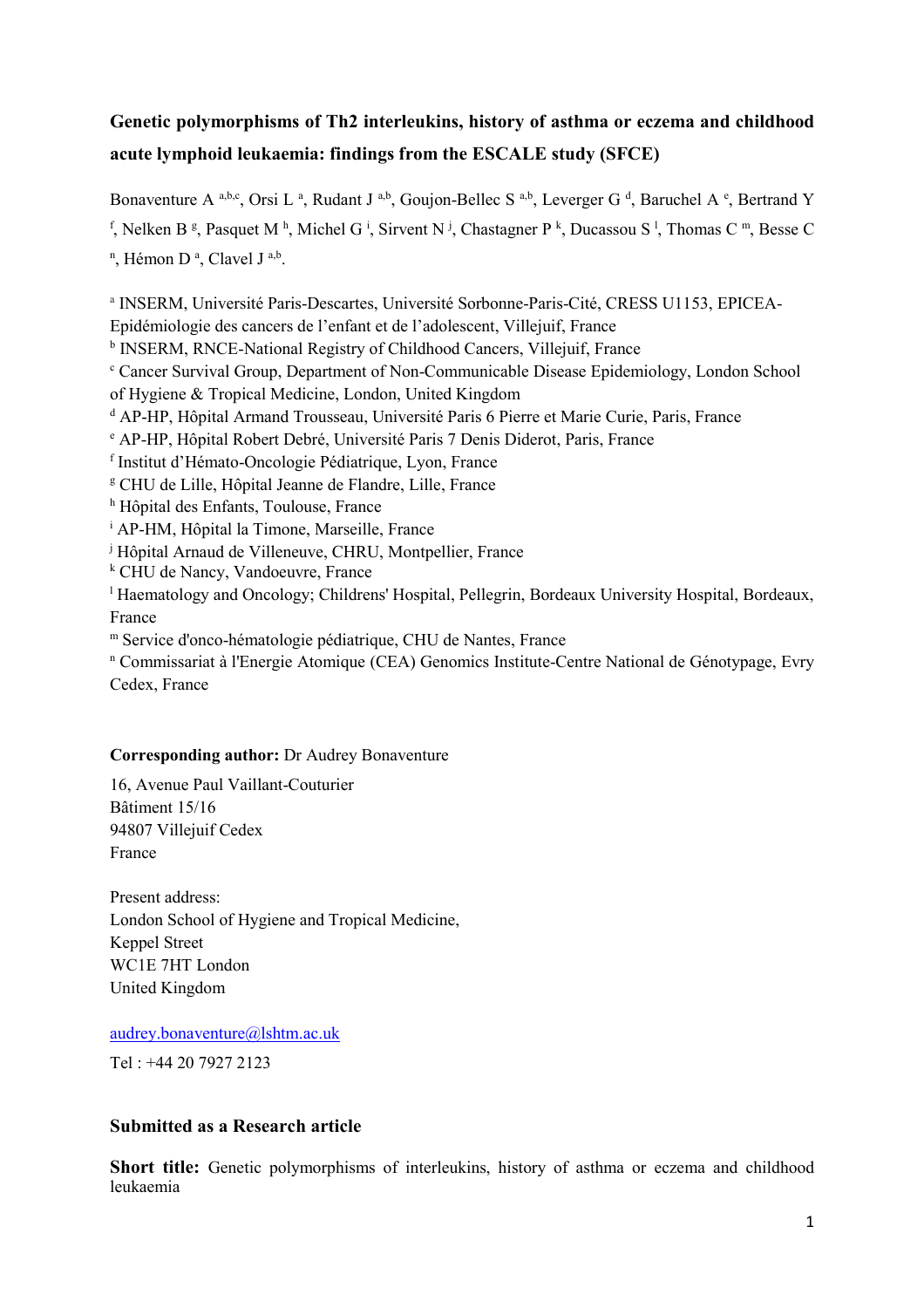**Keywords**: epidemiology; childhood leukaemia; gene-environment interactions; allergy; asthma; cytokines

# **Abreviations**

ALL Acute lymphoid leukaemia OR Odds ratio SNPs Single nucleotide polymorphisms IL Interleukins

**Declaration of interests: none** 

**Authors email addresses:** 

Audrey.bonaventure@inserm.fr; Audrey.bonaventure@lshtm.ac.uk

**Highlights word count**: 63

**Abstract word count:** 239

**Word count:** 3505

**Tables:** 5

**Figures:** 0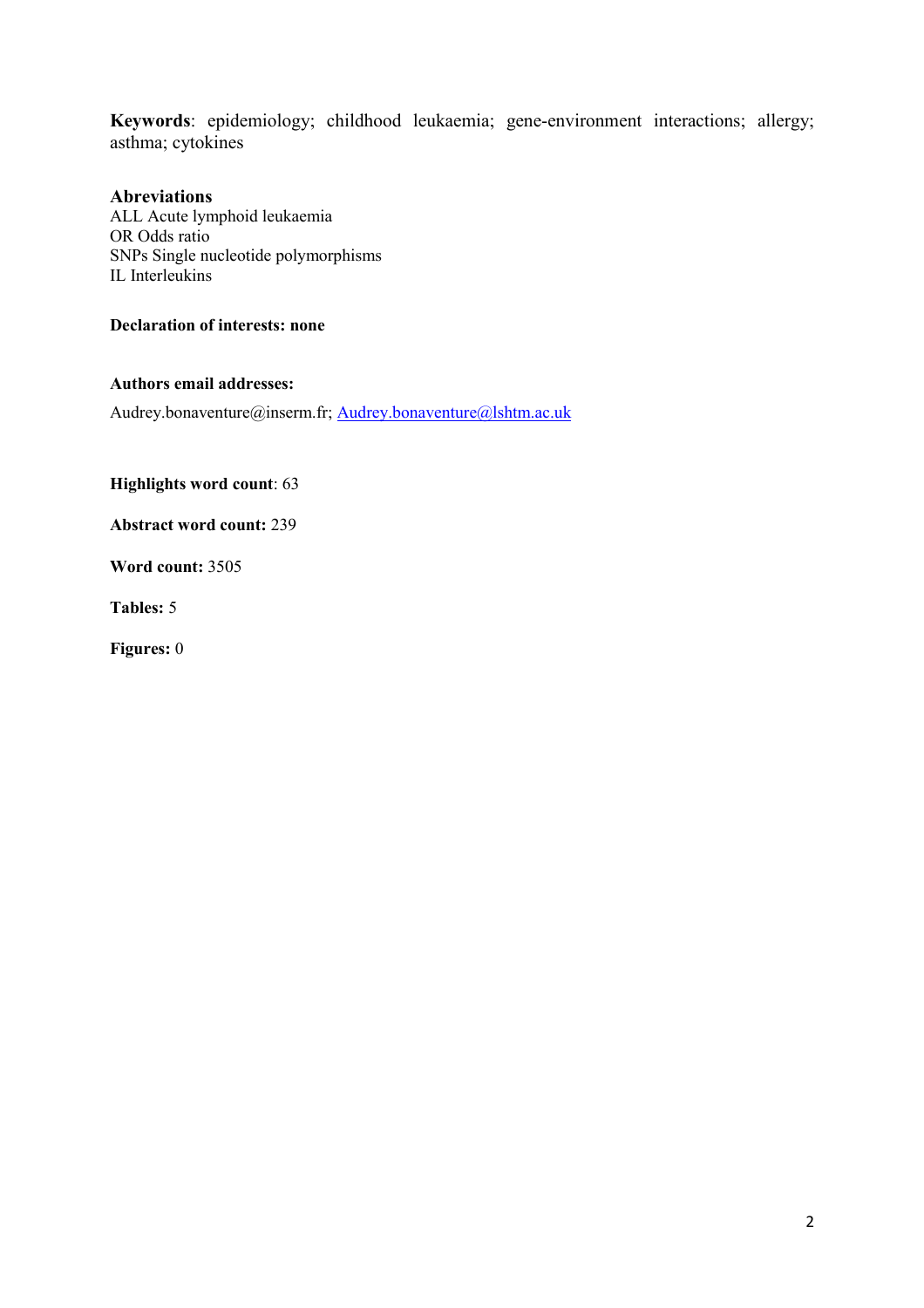#### **Abstract (239 words)**

**Background**: Previous studies on the putative role of allergy in the aetiology of childhood leukaemia have reported contradictory results. The present study aimed to analyse the relation between a medical history of asthma or eczema and childhood acute lymphoid leukaemia (ALL) in light of potential candidate gene-environment interactions.

**Methods**: Analyses were based on a subset of 434 cases of ALL and 442 controls successfully genotyped and of European ancestry children enrolled in a French population-based case-control study conducted in 2003-2004. Information about medical history was obtained during a standardized interview with the mothers. Candidate polymorphisms in genes of the Th2 cytokines IL4, IL10, IL13 and IL4-receptor, were genotyped or imputed.

**Results**: None of the variant alleles were directly associated with childhood acute lymphoid leukaemia. A medical history of asthma or eczema was reported more often in the control group (OR=0.7 [0.5-1.0]). This association was mostly seen in the group of children not carrying the *IL13* rs20541 variant allele (Interaction Odds Ratio IOR 1.9, p-interaction=0.07) and in those carrying the *IL10* triple variant haplotype (IOR 0.5, p-interaction=0.04). No interaction was observed with the candidate polymorphisms in *IL4* and *IL4R.*

**Conclusion**: This study provides a new insight into the relationship between allergic symptoms and childhood acute lymphoid leukaemia, by suggesting this inverse association could be limited to children carrying certain genetic polymorphisms. If confirmed, these results could help better understand the biological mechanisms involved in the development of childhood acute lymphoid leukaemia.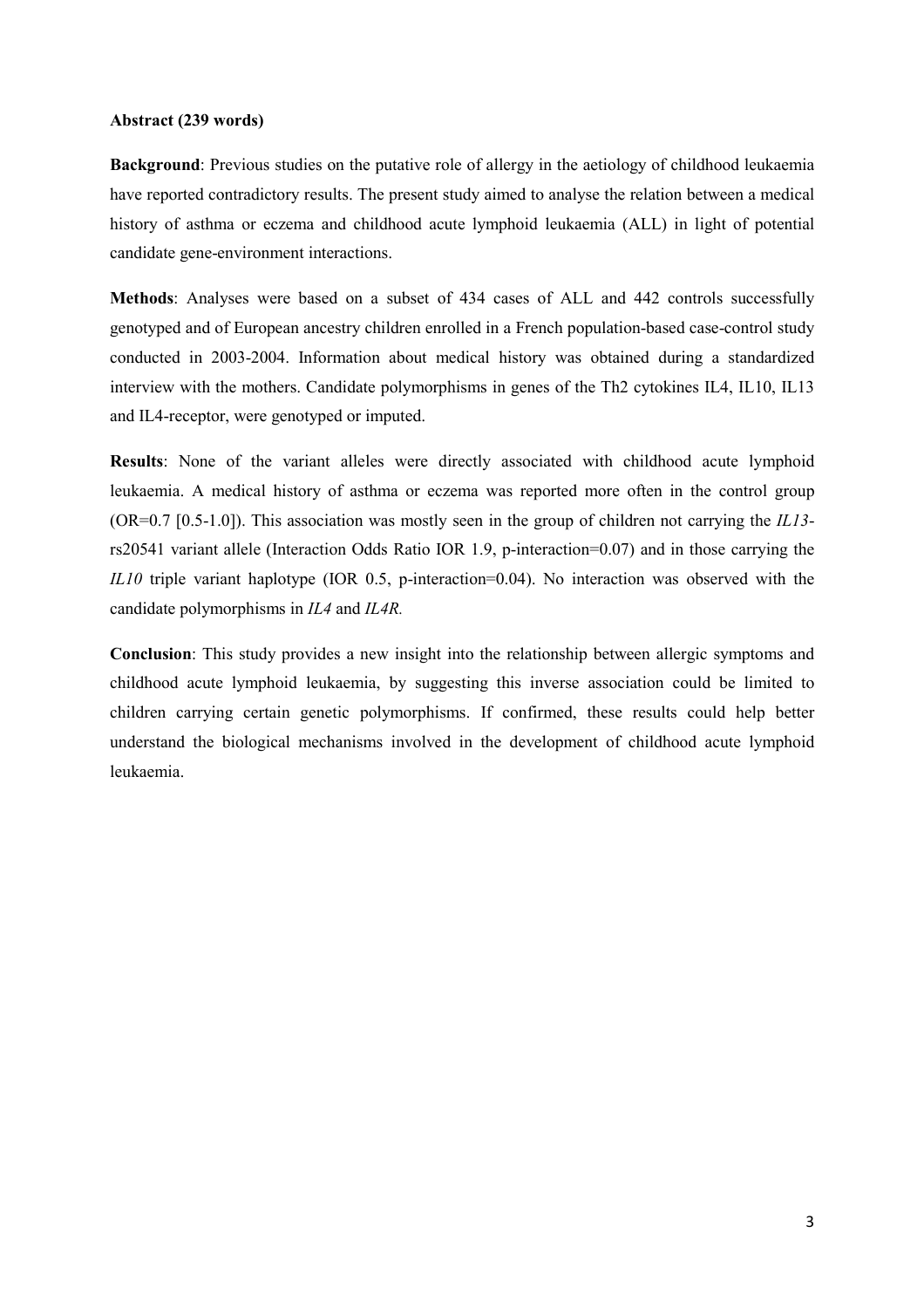# **1. Introduction**

Acute lymphoid leukaemia (ALL) accounts for approximately 80% of all childhood acute leukaemias and a quarter of all childhood neoplasms in developed countries. Little risk factors have been identified to date, i.e. high-level ionizing radiation, certain chemotherapeutic agents, Down's syndrome and a few rare genetic disorders. It has long been hypothesized that a lack of immune stimulation through exposure to infectious agents in infancy and early childhood could be related to the development of  $ALL<sup>1</sup>$ , although the epidemiological evidence is still contradictory<sup>2</sup>. To some extent, this parallels the hygiene hypothesis, which postulates that a lack of early immune stimulation could be associated with the rising incidence of allergies in developed countries. From these, one could expect atopy and allergy to be positively associated with childhood leukaemia. However, most questionnaire-based epidemiological studies reported an inverse association between atopy or allergy and childhood leukaemia, as reviewed by Linabery<sup>3,4</sup>.

In the last few years, in an attempt to rely on unbiased sources of information, several publications have studied the association between atopy or allergy and childhood leukemia relying on objective sources of information, such as medical records<sup>5, 6</sup>, health claim data<sup>7</sup>, and IgE levels at recruitment<sup>8</sup>. Some of those studies<sup>5, 8</sup> corroborated the inverse association between allergy and childhood leukaemia found in the interview-based studies, whereas two other studies did not find this association<sup>6, 7</sup>. Recently, a Mexican study reported a positive association borderline of significance between bronchial asthma and ALL in children with Down syndrome<sup>9</sup>.

Despite the increasing biological knowledge, the mechanisms leading to allergy still need to be unraveled. A role of Th2 cytokines has long been suspected in the etiology of allergy, supported by the key regulatory effects of the interleukins produced by T-lymphocytes undergoing a Th2 differentiation, such as interleukins (IL) IL4, IL10 and IL13. Additionally, some studies have reported associations between asthma and polymorphisms in the genes coding for IL13, IL4, IL10 and IL4R10- <sup>13</sup>. Polymorphisms in *IL13* and *IL4R* were also associated with allergic rhinitis, wheeze atopic dermatitis in an international study<sup>14</sup>.

The role of interleukins in childhood leukaemia has been little investigated. In a Californian study, the levels of IL10 at birth were significantly lower in ALL cases than in controls<sup>15</sup>. In the same study, a genomic analysis showed a slight association between ALL and *IL10* tag-SNPs (Single Nucleotide Polymorphisms)<sup>16</sup>. Recently, two polymorphisms in *IL10* were reported to be associated with childhood leukaemia in Taiwan<sup>17</sup>.

The aim of the present study was to provide a new insight in the relationship between allergic disorders and childhood ALL by taking into account genetic polymorphisms of several Th2 cytokines,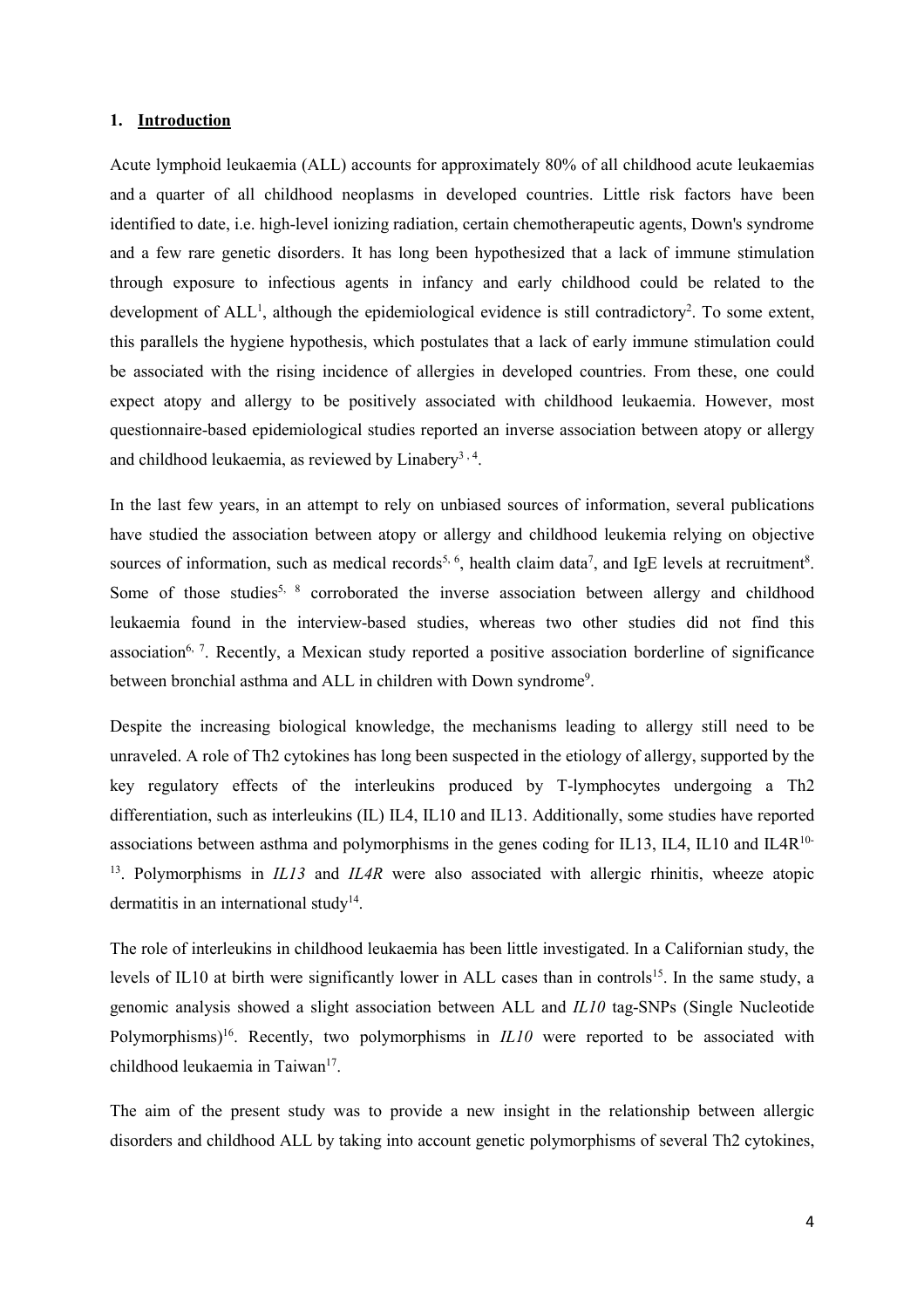namely interleukins IL4, IL10, IL13 and IL4-receptor, suspected to be involved in the development of allergy.

## **2. Material and methods**

#### *2.1.Study*

Study design and sampling have been extensively described elsewhere<sup>18, 19</sup>. Briefly, the ESCALE study is a population-based case-control study conducted in France in 2003-2004. Eligible children were residing in mainland France, had not been adopted, and had a living French-speaker biological mother without a serious psychiatric disorder.

Children diagnosed with leukaemia before the age of 15, between 01/01/2003 and 31/12/2004, were detected and recruited using the detection system of the French national childhood haematological malignancies registry. Children who were deceased or under palliative care were ineligible. Out of the 714 eligible children diagnosed with acute lymphoid leukaemia, 648 were enrolled in the study (participation rate 91%).

Controls were randomly selected from the general population using random digit dialing contemporaneously with the recruitment of the cases. Quotas were applied to obtain a control group comparable to the whole case group (leukaemias, lymphomas, CNS tumours and neuroblastomas) in terms of gender and age  $(0-1, 2, 3, 4, 5-6, 7-8, 9-11, 12-14$  years) and to the general population regarding the number of children living in the household. The participation rate of the controls was 71%, so that 1,681 controls were enrolled out of the 2,361 eligible children.

#### *2.2.Information on medical history*

Information about socio-demographic characteristics and suspected risk factors, such as maternal exposures during pregnancy, perinatal characteristics, personal and familial medical history was obtained over the telephone. The children biological mothers were interviewed using a standardized questionnaire identical for cases and controls. Before the interview, mothers were asked to have a copy of the child health record on hand, so they could get back to the records if needed. A large proportion of mothers followed this recommendation (97.2% for ALL cases and 98.2% for controls). Mothers were specifically asked whether the participating child had developed asthma or eczema, and, if so, the age at onset. Moreover, a specific item regarded regular intakes of bronchodilators, corticoids, or antihistamines/anti-allergic drugs.

Reported medical history of asthma and eczema were analysed as independent variables. More specific variables were also analysed, considering a latency period of one year by ignoring the asthma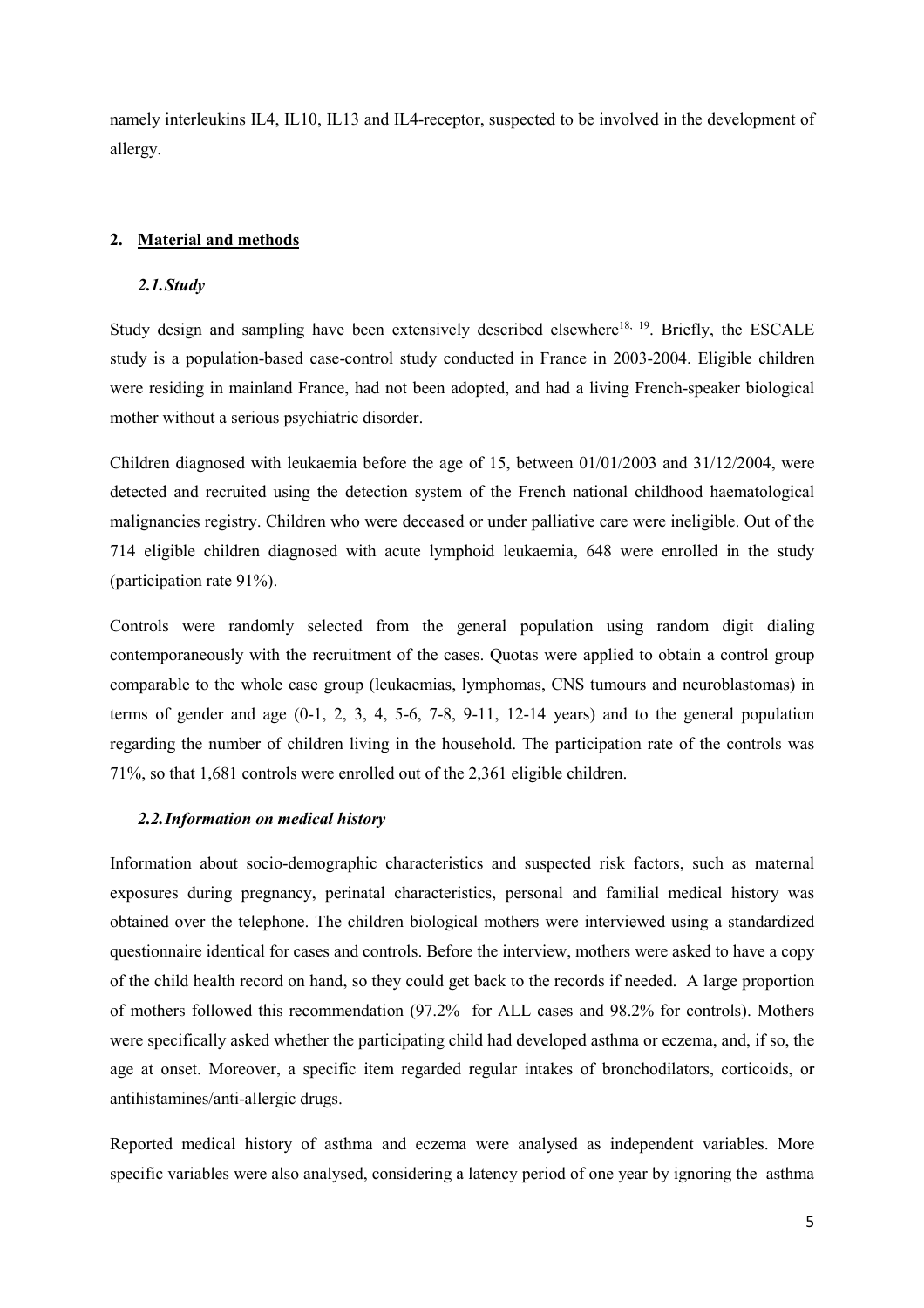or eczema diagnoses that occurred in the year prior to the age at diagnosis (for cases) or recruitment for controls).For asthma, we also considered the reported treatments with antihistamines, corticoids or bronchodilators.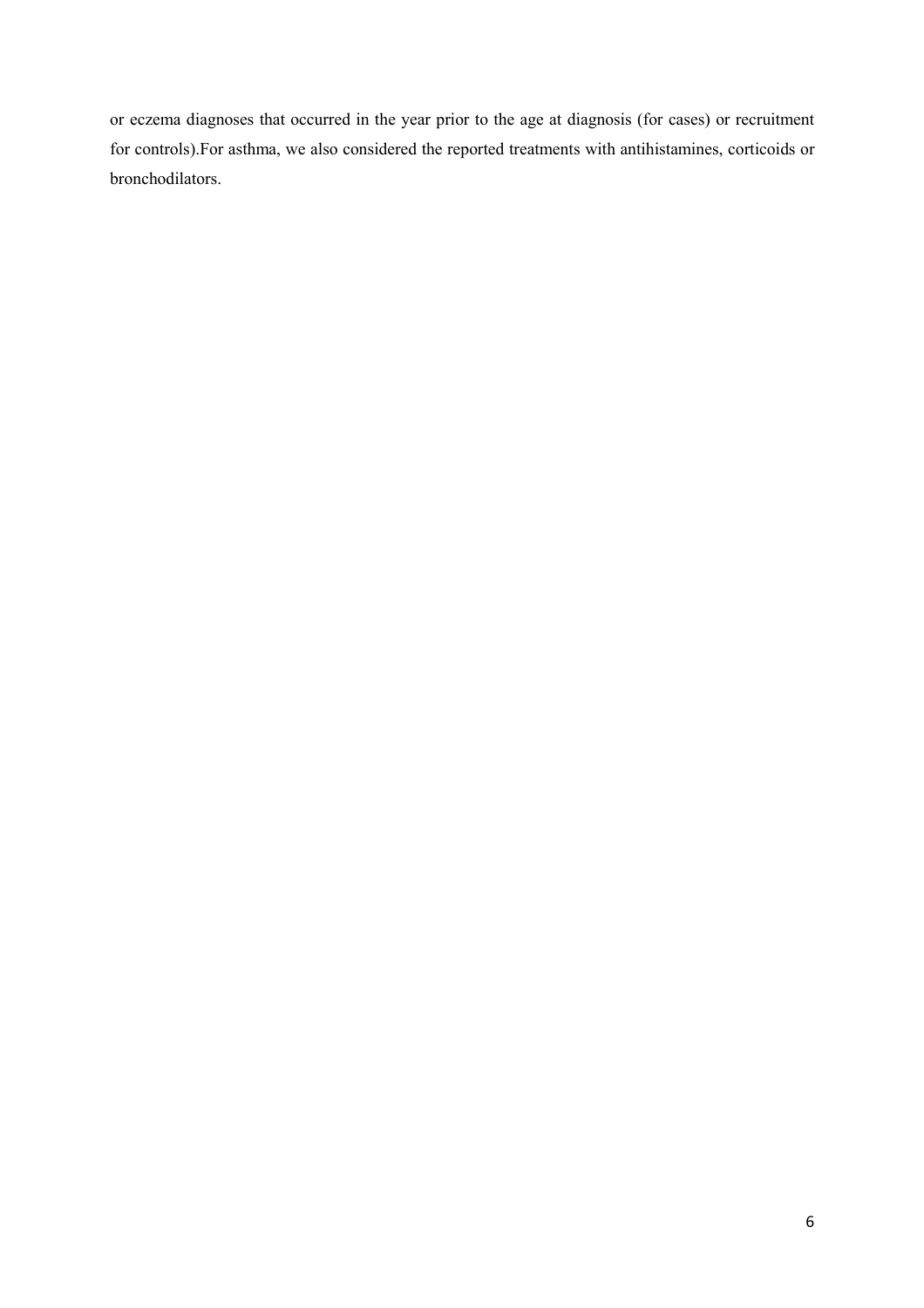#### *2.3.Biological specimens*

Biological specimens were requested from each participant. They consisted in blood samples taken from cases during care, prior to initiation of chemotherapy, and saliva taken at home using swab brushes for the controls. Biological samples were obtained from 619 ALL cases (96%) and 810 controls (48%).

After DNA extraction, a sufficient DNA quantity was available for genotyping of 513 ALL cases and 570 controls. Cases were genotyped on an Illumina 370k Quad platform (283,027 single nucleotide polymorphisms [SNPs]), and a custom iSelect platform (4,868 SNPs) was used for the controls. The comparability of the two genotyping methods was assessed and confirmed by re-genotyping 96 randomly-selected cases on the platform used for the controls (100% agreement). Fulfilled quality checks, including a call-rate >97% for the cases and 95% for the controls, and a 46, XX or 46, XY formula were considered mandatory criteria for subsequent genetic analyses, leading to the exclusion of 42 ALL cases (including 6 children with Down syndrome) and 109 controls.

A principal component analysis (PCA) using information from 96,609 SNPs was performed in the case group in order to determine the Caucasian origin from the CEPH (Human Polymorphism Study Center). Because of the platform used for genotyping the controls, such a PCA could not be performed for the control group. However, in the case group, having at least two European-born grandparents, a proxy variable derived from the questionnaire, showed to be very predictive of the CEPH classification (sensitivity 98.2%, specificity 94.3%)<sup>20</sup>. Assuming that this proxy variable was as good a predictor in the control group, it was used to restrict both the case and control samples on European ancestry, in order to limit the potential for population stratification bias.

Finally, 434 cases with ALL and 442 controls, all genotyped children of European ancestry ( $\geq 2$ ) grandparents born in Europe), were available for the present analysis.

# *2.4.Genotyping of candidates SNPs*

Polymorphisms in Th2 cytokines genes (*IL4*, *IL10*, *IL13* and *IL4R*) were identified through a literature search and selected *a priori* as a sample of SNPs having been reported to be associated with allergy, asthma<sup>10-13</sup>, or with IgE level<sup>14</sup>. Additional selection criteria were the effect of the genotype on the protein function or production level, and its availability after genotyping. Those polymorphisms selected for analysis were the haplotype rs2070874-rs2243250 in *IL4*, rs20541 in *IL13*, rs1801275 in *IL4R* and the haplotype rs1800896-rs1800871-rs1800872 in *IL10*.

The polymorphisms that could not be genotyped on the cases' platform, namely IL4-rs2070874 and rs2243250, IL10-rs1800871 and rs1800872, or that showed evidence of genotyping errors in the controls (departure from Hardy-Weinberg), e.g. IL10-rs1800896 and IL4R-rs1801275, were imputed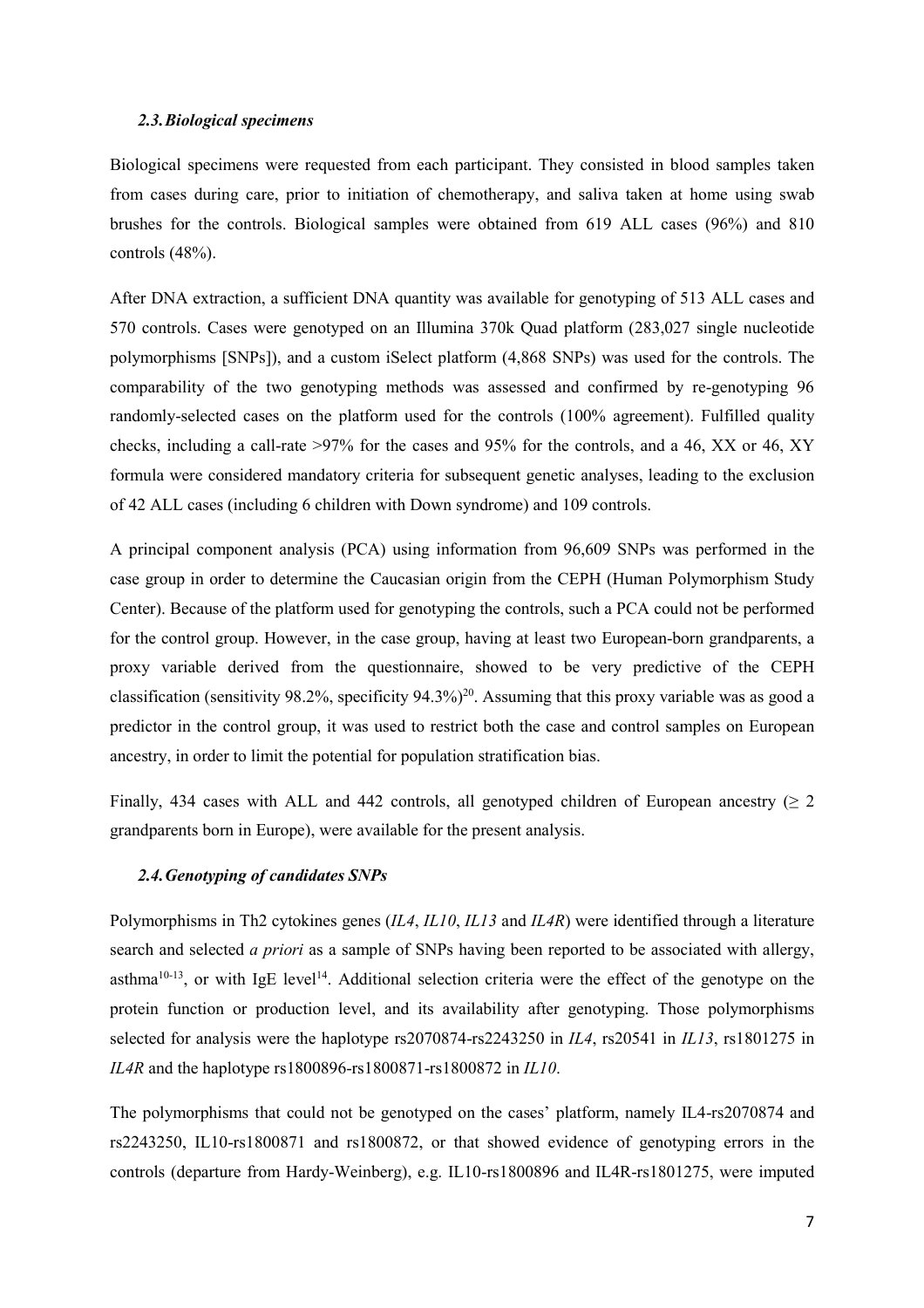using the Impute V2 software<sup>21</sup>. Information for imputation was obtained from all SNPs genotyped in our participants in the 100,000 bp in the vicinity of the gene, and using the CEU samples from the *HapMap* and *1000 Genomes* projects (respectively, *HapMap* 43 release 28 CEU, phases 1, 2 and 3 [http://hapmap.ncbi.nlm.nih.gov], *1000 Genomes* phase pilot 1-low coverage [http://www.1000genomes.org]) as reference panels. Inferred genotypes were further considered for analyses when the post-imputation probability reached at least 90%. However, sensitivity analyses were conducted using a 0.80 cutoff. Additionally, the quality of imputation was assessed for each SNP, by the *Info* and *Certainty* criteria provided by Impute V2 software.

The genotypes were analysed separately, and then assuming a dominant model of expression (carrying at least one variant allele *vs.* none). Since some SNPs in *IL4* and *IL10* (IL4-rs2070874 and rs2243250; IL10-rs1800871 and rs1800872) have been shown to be in linkage disequilibrium, the haplotypes were deduced from the genotypes. The haplotypes for *IL4* rs2070874-rs2243250 were CC (reference haplotype) and TT (double variant haplotype), and those for *IL10* rs1800896-rs1800871-rs1800872 were CGG (reference haplotype), TGG and the triple variant TAT haplotype.

#### *2.5.Statistical analyses*

For each SNP, the Hardy-Weinberg equilibrium test was systematically performed in the group of 442 controls of European ancestry, and there was no evidence of a departure from the equilibrium. Unconditional logistic regression models were used to compare cases and controls with regards to their history of asthma or eczema, and genotypes. All analyses presented hereafter were adjusted for a gender\*age variable, birth order, maternal highest diploma, and professional category of the household<sup>20</sup>. Interactions were assessed using likelihood ratio tests.

#### **3. Results**

## **3.1.Study sample**

The table 1 shows a brief description of the subsample of genotyped children of European ancestry. The distribution of gender was not different in cases and controls, but controls tended to be globally older than ALL cases. Cases were more likely than controls to be first-born children, and not to have been breastfed. The parental socio-professional characteristics were differently distributed, with higher educational levels and higher professional category in the control group. Common precursor-B cell leukaemia was the most common subtype  $(n=355)$ , with the group of genotyped cases also including less common subtypes, such as pro-B (n=10), mature B-cell (n=19), T-cell (n=40) and other types of lymphoid leukaemia (n=40).

# **3.2.Association between asthma or eczema and childhood ALL**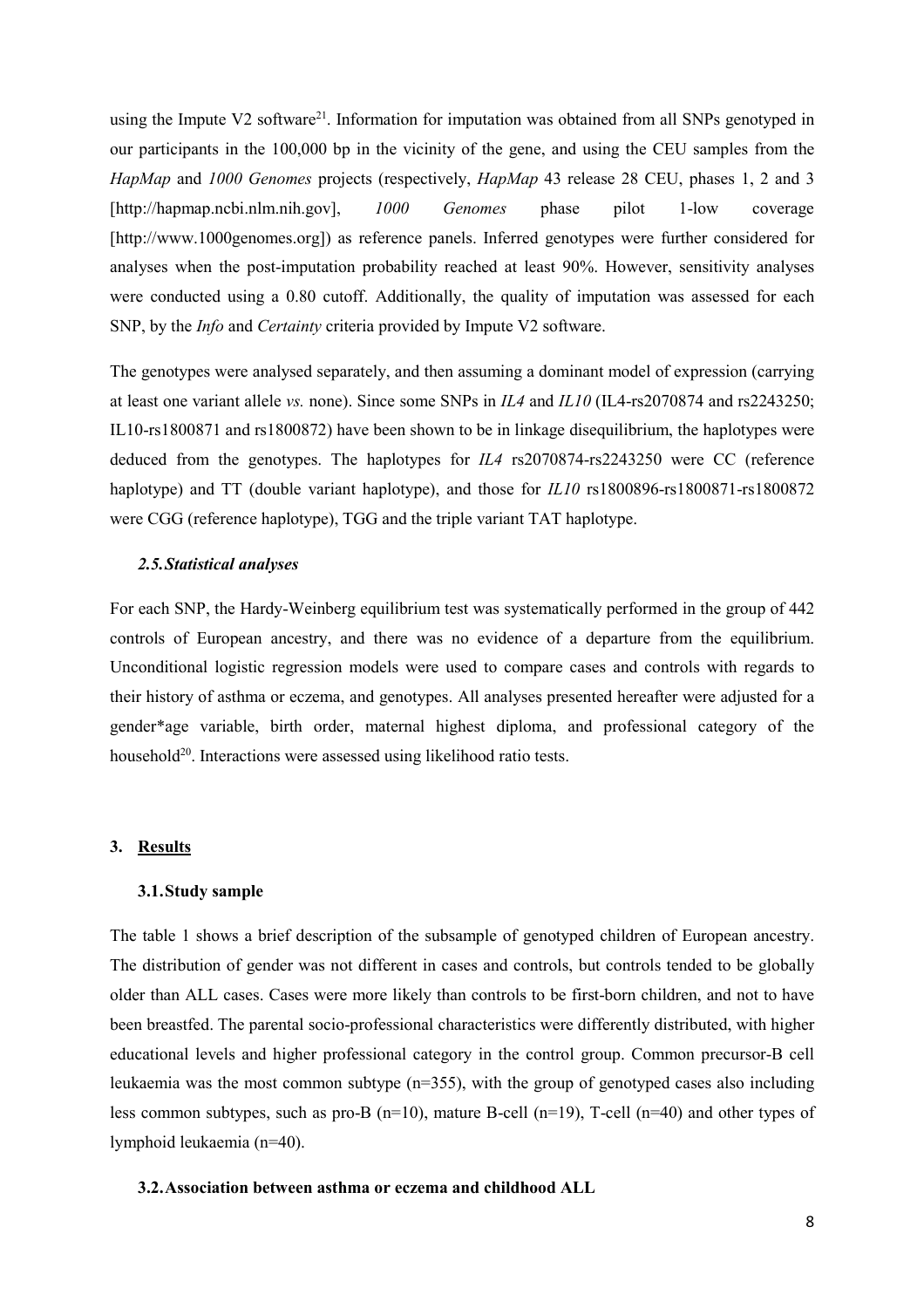In this subsample of 434 ALL cases and 442 controls genotyped and of European origin, asthma and eczema were both inversely associated with the occurrence of childhood ALL (respective OR=0.6  $[0.4-1.1]$  and 0.8  $[0.5-1.1]$ ) (table 2), as observed in the whole ESCALE study<sup>18</sup>. These associations were also observed when considering a latency of 1 year, and when changing the definition of asthmatic children to those treated with anti-allergic, bronchodilators or corticoid drugs. Having a history of either asthma or eczema was significantly associated with childhood ALL with the same order of magnitude (OR=0.7 [0.5-1.0]). Associations were unchanged when histories of asthma and eczema were mutually adjusted for.

## **3.3.Association between candidate polymorphisms and childhood ALL**

Table 3 shows the associations between the candidate polymorphisms in *IL13*, *IL10*, *IL4* and *IL4R* genes and childhood ALL. None of the genotypes of the candidate SNPs analysed separately were associated with childhood ALL. The *IL4* double variant haplotype (TT haplotype) was little associated with childhood ALL (OR=1.3 [0.9-1.8], p=0.14), but the *IL10* TAT triple variant haplotype was not associated with ALL.

#### **3.4.Gene-gene and gene-environment interactions**

The analyses suggested a gene-gene interaction between *IL4* TT haplotype and *IL13*-rs20541 (IOR 1.8, p=0.10), between *IL13*-rs20541 and *IL10* TAT haplotype (IOR 0.6, p=0.10), and between *IL4* TT haplotype and *IL4R*-rs1801275 (IOR 1.8, p=0.07), , despite lack of statistical significance (table 4).

The analyses of interaction between a reported medical history and the candidate polymorphisms are shown in table 5. The results suggested there might be an interaction between *IL13*-rs20541 and a medical history of asthma or eczema. Indeed, the inverse association between childhood ALL and asthma/eczema was only seen in the group of children carrying no variant allele (OR=0.5 [0.4-0.8] *vs*. OR=1.1 [0.6-1.9] in the carrier group [not shown], interaction test  $p=0.07$ ). There was also some evidence of an interaction with the *IL10-TAT* haplotype, with the association between a history of asthma or eczema and childhood ALL observed in those carrying the triple variant haplotype (IOR=0.5 [0.2-1.0], p interaction 0.04). There was no evidence of an interaction between asthma/eczema and *IL4* or *IL4R* polymorphisms.

#### **3.5.Sensitivity analyses**

Similar patterns of interaction were observed after taking into account a one-year latency, and lowering the imputation probability cutoff to 0.80.

All analyses repeated with a further adjustment for repeated infections in infancy, maternal pesticides use during pregnancy, paternal smoking before conception, familial history of cancer, and road traffic showed compatible estimates, although the association between a history of asthma or eczema and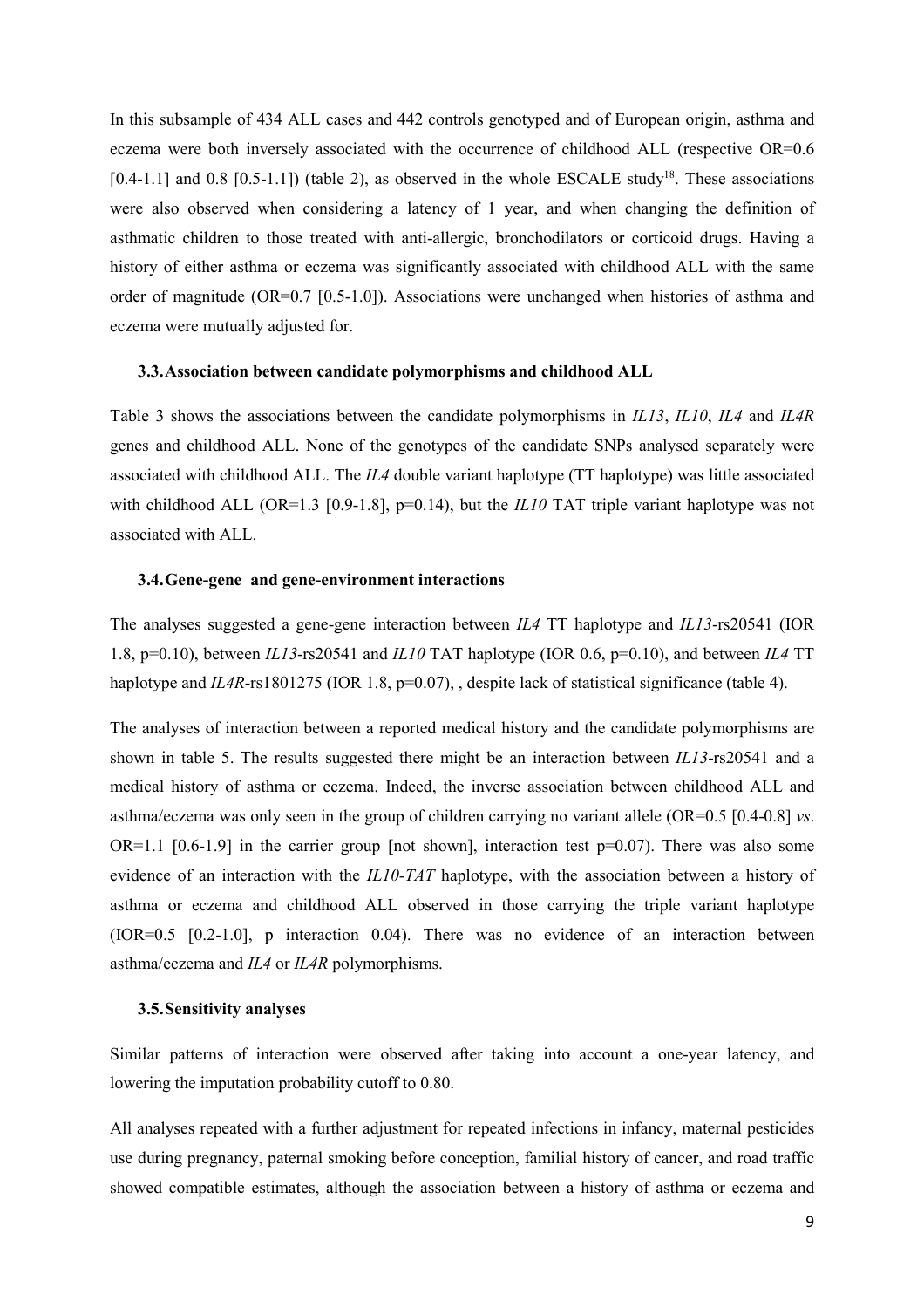childhood ALL was weaker (OR=0.8 [0.6-1.1]). Adjusting all models for attendance to full-time day care before the age of 1 year did not change the results. We also repeated the analyses adjusting for the number of grandparents born in Europe (2, 3 or 4) and the results did not change.

The associations between the various SNPs in *IL4* and *IL10* and asthma or eczema in the control group were compatible with the positive associations reported in previous literature, with OR estimates ranging between 1.2 and 1.4, although not reaching statistical significance (dominant model, data not shown). However, the association with *IL13*-rs20541 and *IL4R*-rs1801275 (OR=0.8 [0.5-1.2] and OR=0.9 [0.6-1.4]) did not replicate the associations found in previous studies.

All analyses were repeated in the 422 cases and 434 controls whose mother had a copy of the medical record at the interview, and showed similar results.

# **4. Discussion**

## *4.1.Main results*

Not only do our results support an inverse association between childhood ALL and a reported history of asthma or eczema, but they suggest that this association could depend on the children's genotypes for Th2 cytokine genes. Indeed, in this study, the inverse association was essentially observed in individuals not carrying the variant *IL13*-rs20541 allele, and in those carrying the *IL10* TAT haplotype.

## *4.2.Strength and limits*

The registry-based methods used for the identification of the eligible cases and the high participation rate ensured that the recruitment of cases was nearly exhaustive. Only 41 leukaemia cases were not eligible for medical reasons, being dead or under palliative care, which is unlikely to have biased our results. Biological sampling was generally well accepted in this population-based study, and later decreases in numbers were mainly due to unsuccessful genotyping.

The controls were randomly selected from the general population with quotas on the sex and age distributions ensuring comparability with the cases. Moreover, the selection process made the control group representative of the general population in terms of region and number of children living in the household. In the control group, the age at recruitment, parental education level and professional category were related to the acceptance and success of the genotyping, the latter being probably due to the sampling method (saliva). These variables were considered potential confounders and all analyses were systematically adjusted for them.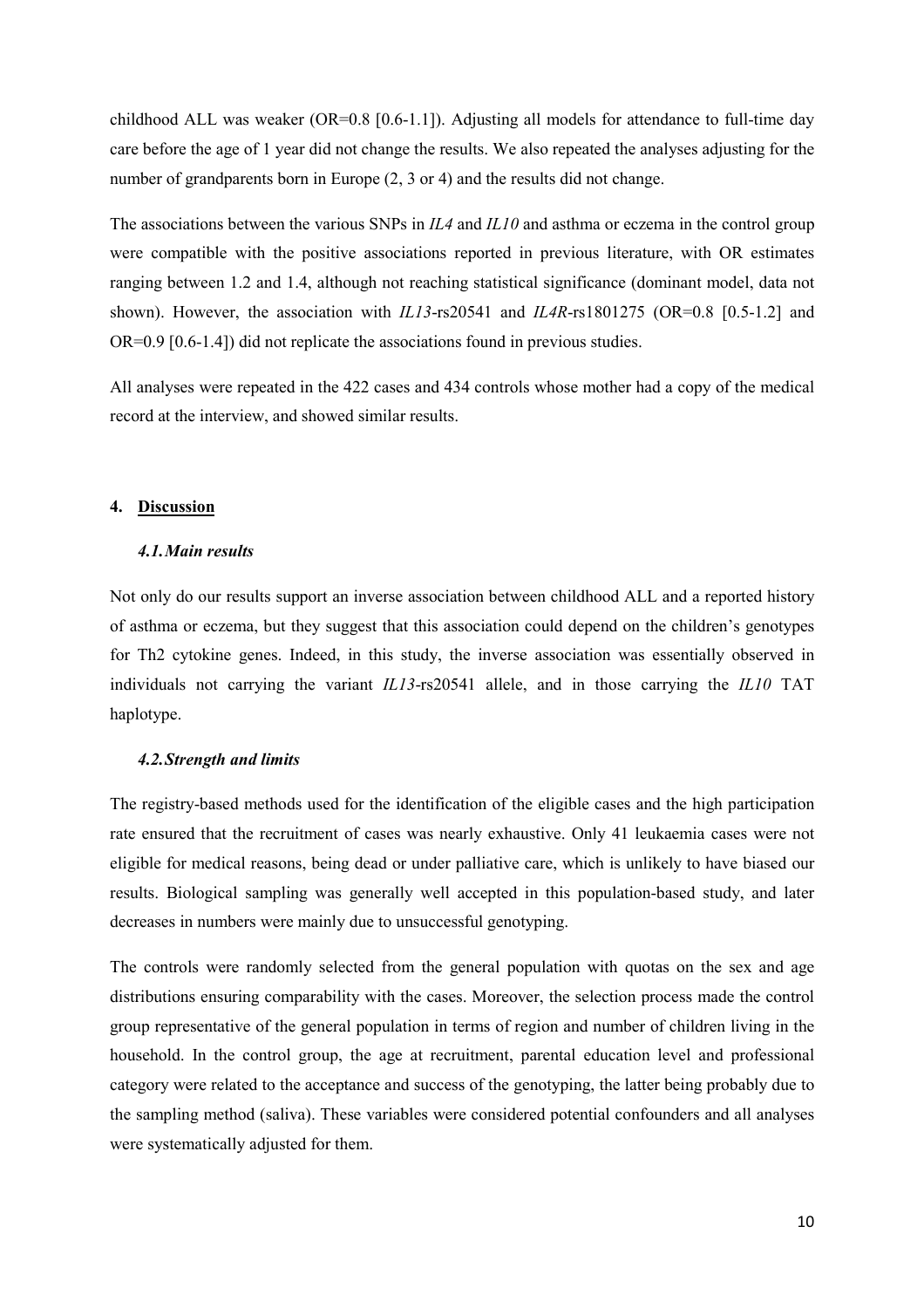It was not possible to run a PCA to determine whether controls were of Caucasian origin because the genotyping platform used for the controls had much fewer SNPs than the one used for the cases. In order to limit the possibility of a population stratification bias, we however restricted our study to children with a European ancestry as derived from the country of birth of their grandparents. In the ESCALE study, this variable was found to be a good proxy for the Caucasian origin in the case group<sup>20</sup>. The comparability of the different genotyping platforms used for cases and controls was assessed by re-genotyping 96 cases on the controls platform.

Because of the apparent discrepancy in published results between interview-based studies and two of the studies relying on medical and administrative data, misclassification bias is a particular concern when studying the relationship between a reported history of allergy and childhood ALL. In the ESCALE study, mothers were asked about the index child's medical history, and they were encouraged to use the child health record as a support for answering. Additional analyses showed robust results when restricted to children whose mother had the health record on hand during the interview. The questions about the age at onset and related treatments gave additional information to classify children on their medical history. The frequency of asthma in the ESCALE control group was very close to that observed in another French study<sup>22</sup> (respectively 11.1% and 12.7% of the 11-14 year-old children). Applying a one-year latency and restricting the definition of asthma to those under treatment did not change the magnitude of the association with childhood ALL, although leading to higher p-values. Because asthma and eczema can occur without a proper allergy and, conversely, allergy can manifest itself with other symptoms, the present results have a limited generalizability regarding allergy in childhood.

Candidate SNPs were selected for their potential association with allergy or symptoms, and their functional consequences. We used imputation to infer the genotypes for 4 SNPs in *IL4* and *IL10* that were not available in the case sample after genotyping, under strict quality criteria (Info and Certainty, post-imputation probability). To be considered for analysis, an individual genotype had to be imputed with a very high probability. Still, the sensitivity analyses showed that the results were robust to a lower imputation probability cutoff.

The power conditions to detect an interaction with IOR=2 between a reported history of asthma or eczema (frequency≈20%) and the various candidate polymorphisms (frequency ranging from 25% to 40%) in the subsample of 434 ALL cases and 442 controls were moderate, between 47% and 53%. Our study might have suffered from under-power to detect interactions with small effect. However, our analyses highlighted two interactions between a reported history of asthma or eczema and both *IL10* TAT haplotype and *IL13*-rs20541 alleles. Due to the number of tests performed, caution is required with regards to the interpretation of the p-values and these findings need replication.

#### *4.3.Comparison with previous literature*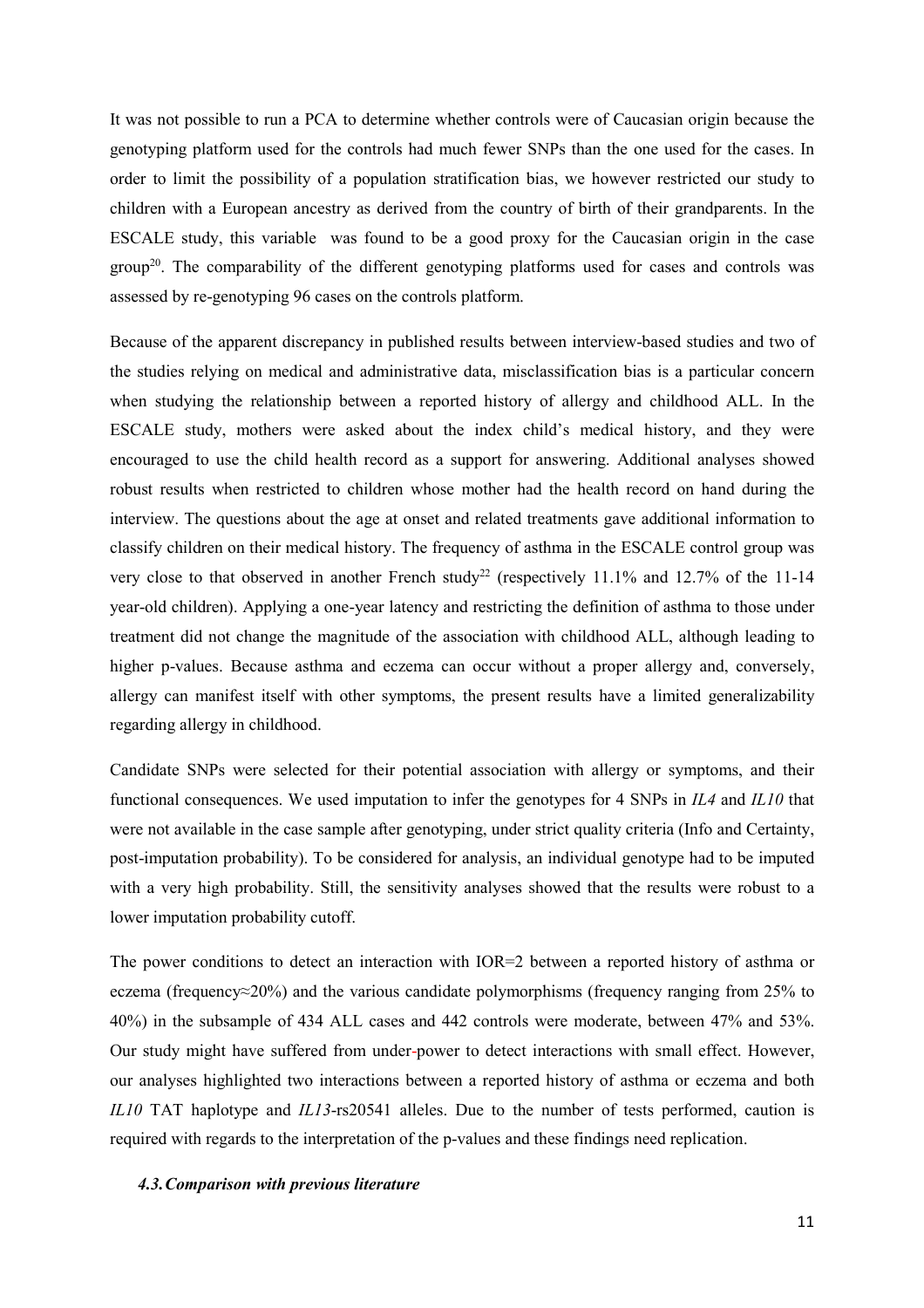Showing a negative association between ALL and history of asthma or eczema in the ESCALE study is in line with the results of most of the interview-based studies reporting on the association between allergy and childhood leukaemia<sup>23-26</sup>. A concern has been raised about the consistency of this inverse association, since two studies relying on objective data did not replicate this finding6, 7. On the other hand, in a study using medical diagnoses from the children's medical record<sup>5</sup>, an inverse association was also found between childhood ALL and the definite diagnoses of allergy, eczema and hay fever. A meta-analysis by Linabery et al<sup>3</sup> replicated the overall inverse association between atopy/allergy and childhood ALL, and underlined the lack of robustness of this association when taking into account a latency period. In the ESCALE study, the available data allowed taking into account a one-year latency and, although limited by numbers, those analyses showed an inverse association of the same order of magnitude.

The genotypic analyses showed a non-significantly raised OR related to the *IL4* haplotype, but not with *IL10* promoter haplotype that is related to a decrease in IL10 synthesis. In the NCCLS, Chang et al<sup>16</sup> had found a slight association between three tag-SNPs in *IL10* gene and childhood ALL that was not robust when taking into account multiple testing. In the same Californian study<sup>15</sup>, the analysis of blood samples taken at birth showed that cases featured lower IL10 levels than controls, whereas the levels of other Th1 and Th2 cytokines, including IL4 and IL13, were not different. Our results further suggest that the suspected negative association between childhood ALL and a medical history of asthma or eczema could be limited to children carrying certain genetic polymorphisms, such as the *IL10* promoter TAT haplotype or the IL13-rs20541 GG genotype. Unlike with *IL10*, the interaction with  $IL13$  could partly explain the discrepancies observed with the US<sup>6</sup> and Taiwanese<sup>7</sup> studies. Indeed, genotyping from the 1000 Genomes project (phase 1) showed a lower proportion of IL13 rs20541 GG genotype in people with Asian (42.7%, ASN sample) or Mexican ancestry (19.7%, MXL sample) than in those with European ancestry (60.0%, CEU sample).

The inverse occurrence of allergy and childhood ALL suggested by epidemiological studies remains largely unclear. There is a growing body of evidence for a protective effect of a highly-active immune system against leukaemia, with studies having found an inverse association between childhood acute lymphoblastic leukaemia and allergy and early immune stimulations indicators such as daycare in infancy<sup>2, 27</sup> and breastfeeding<sup>2, 28</sup>. Immune responses are normally inhibited by the regulatory T cells (Treg), thus avoiding allergy and autoimmune diseases. As explained by the "reduced immune suppression" hypothesis, a lack of Treg stimulation could lead to inappropriately overactive Th1 and Th2 responses<sup>29</sup>, which, one could hypothesize, could promote both allergy and the expansion of preleukaemic cells. Interestingly, this hypothesis aligns with the deficit in IL10, regulatory cytokine also produced by Treg cells, reported at birth in ALL cases by Chang and colleagues<sup>15</sup>.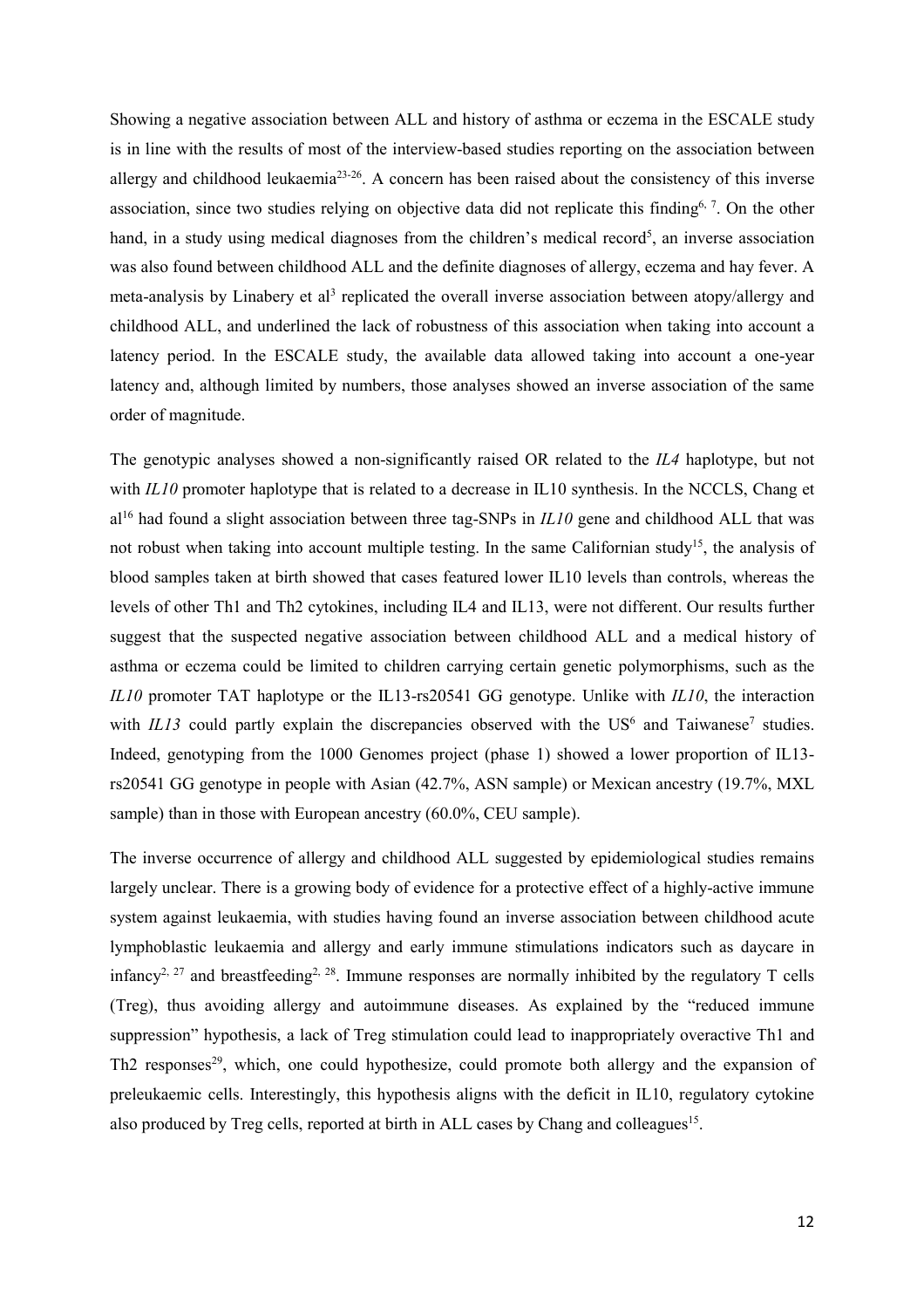In conclusion, this study suggests that the association between allergic phenotypes and childhood ALL could be modified by genetic polymorphisms of Th2 cytokines such as IL13 and IL10. While these results warrant further replication, they provide further evidence for a reduced risk of ALL among children developing allergic symptoms, and suggest that this association could be related to immune suppression mechanisms involving IL10.

#### **Acknowledgements**

The authors are grateful to Claire Mulot, who was in charge of the biological collection at the Biological Resource Center of Saints-Pères, INSERM U775; the CEPH and the Centre National de Génotypage, who genotyped the cases; and IntegraGen, who genotyped the controls. We also thank Florence Demenais and the UMR-946 unit (Inserm-Université Paris Diderot) and Fondation Jean Dausset-CEPH for their support. The authors would also like to express their gratitude to: Marie-Hélène Da Silva, Christophe Steffen and Florence Menegaux (INSERM U1018, Environmental Epidemiology of Cancer), who contributed to the recruitment of the cases; Aurélie Guyot-Goubin and the staff of the French National Registry of Childhood Hematopoietic Malignancies, who contributed to case detection and verification; and Sabine Mélèze and Marie-Anne Noel (Institut CSA), who coordinated the selection of the controls.

The authors would also like to thank all of the Société Française de lutte contre les Cancers de l'Enfant et de l'Adolescent (SFCE) principal investigators: André Baruchel (Hôpital Saint-Louis/Hôpital Robert Debré, Paris), Claire Berger (Centre Hospitalier Universitaire, Saint-Etienne), Christophe Bergeron (Centre Léon Bérard, Lyon), Jean-Louis Bernard (Hôpital La Timone, Marseille), Yves Bertrand (Hôpital Debrousse, Lyon), Pierre Bordigoni (Centre Hospitalier Universitaire, Nancy), Patrick Boutard (Centre Hospitalier Régional Universitaire, Caen), Gérard Couillault (Hôpital d'Enfants, Dijon), Christophe Piguet (Centre Hospitalier Régional Universitaire, Limoges), Anne-Sophie Defachelles (Centre Oscar Lambret, Lille), François Demeocq (Hôpital Hôtel-Dieu, Clermont-Ferrand), Alain Fischer (Hôpital des Enfants Malades, Paris), Virginie Gandemer (Centre Hospitalier Universitaire – Hôpital Sud, Rennes), Dominique Valteau-Couanet (Institut Gustave Roussy, Villejuif), Jean-Pierre Lamagnere (Centre Gatien de Clocheville, Tours), Françoise Lapierre (Centre Hospitalier Universitaire Jean Bernard, Poitiers), Guy Leverger (Hôpital Armand-Trousseau, Paris), Patrick Lutz (Hôpital de Hautepierre, Strasbourg), Geneviève Margueritte (Hôpital Arnaud de Villeneuve, Montpellier), Françoise Mechinaud (Hôpital Mère et Enfants, Nantes), Gérard Michel (Hôpital La Timone, Marseille), Frédéric Millot (Centre Hospitalier Universitaire Jean Bernard, Poitiers), Martine Münzer (American Memorial Hospital, Reims), Brigitte Nelken (Hôpital Jeanne de Flandre, Lille), Hélène Pacquement (Institut Curie, Paris), Brigitte Pautard (Centre Hospitalier Universitaire, Amiens), Yves Perel (Hôpital Pellegrin Tripode, Bordeaux), Alain Pierre-Kahn (Hôpital Enfants Malades, Paris), Emmanuel Plouvier (Centre Hospitalier Régional, Besançon), Xavier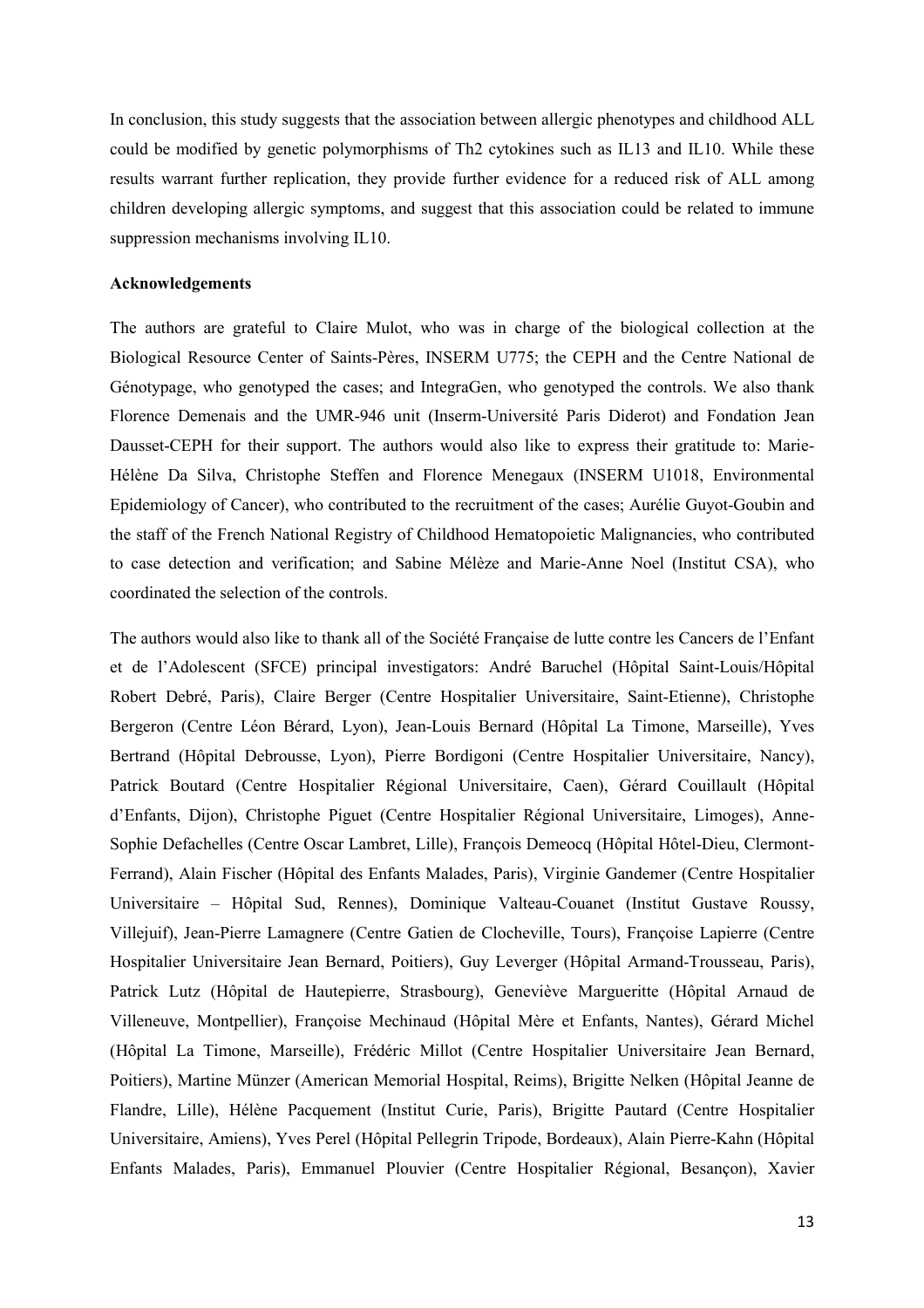Rialland (Centre Hospitalier Universitaire, Angers), Alain Robert (Hôpital des Enfants, Toulouse), Hervé Rubie (Hôpital des Enfants, Toulouse), Nicolas Sirvent (L'Archet, Nice), Christine Soler (Fondation Lenval, Nice), and Jean-Pierre Vannier (Hôpital Charles Nicolle, Rouen).

**Funding:** This work was supported by grants from INSERM, the *Fondation de France*, the *Association pour la Recherche sur le Cancer* (ARC), the *Agence Française de Sécurité Sanitaire des Produits de Santé* (AFSSAPS), the *Agence Française de Sécurité Sanitaire de l'Environnement et du Travail* (AFSSET), the association *Cent pour sang la vie*, the *Institut National du Cancer* (INCa), the *Agence Nationale de la Recherche* (ANR), and the *Cancéropôle Ile de France*.

The authors declare no conflict of interest.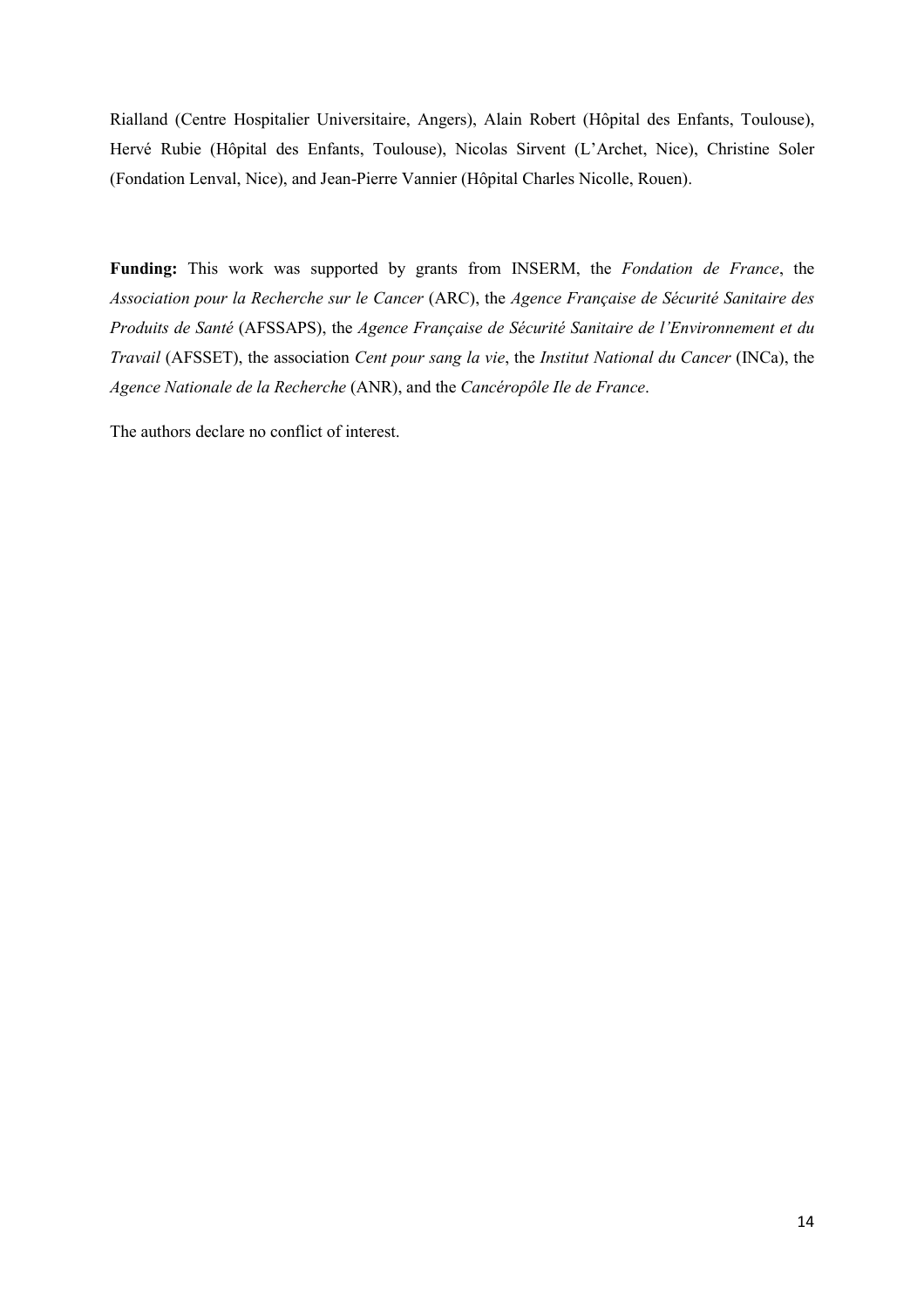|                                          |           | <b>Controls</b> | <b>ALL cases</b> |              |  |
|------------------------------------------|-----------|-----------------|------------------|--------------|--|
|                                          | N         | %               | N                | %            |  |
| <b>Total</b>                             | 442       |                 | 434              |              |  |
| Sex and age                              |           |                 |                  |              |  |
| Boys                                     |           |                 |                  |              |  |
| $0 - 2$ yrs                              | 47        | 10.6            | 62               | 14.3         |  |
| $3 - 4$ yrs                              | 27        | 6.1             | 64               | 14.7         |  |
| $5 - 8$ yrs                              | 56        | 12.7            | 51               | 11.8         |  |
| 9 - 14 yrs                               | 97        | 21.9            | 56               | 12.9         |  |
| Girls                                    |           |                 |                  |              |  |
| $0 - 2$ yrs                              | 59        | 13.3            | 58               | 13.4         |  |
| $3 - 4$ yrs                              | 34        | 7.7             | 52               | 12           |  |
| $5 - 8$ yrs                              | 45        | 10.2            | 63               | 14.5         |  |
| 9 - 14 yrs                               | 77        | 17.4            | 28               | 6.5          |  |
| <b>Birth order</b>                       |           |                 |                  |              |  |
| 1                                        | 181       | 41.0            | 223              | 51.4         |  |
| $\overline{2}$                           | 175       | 39.6            | 137              | 31.6         |  |
| $3+$                                     | 86        | 19.5            | 74               | 17.1         |  |
| <b>Breastfeeding (any duration)</b>      |           |                 |                  |              |  |
| No                                       | 191       | 43.2            | 225              | 51.8         |  |
| Yes                                      | 251       | 56.8            | 209              | 48.2         |  |
| <b>Maternal educational level</b>        |           |                 |                  |              |  |
| No diploma                               | 31        | 7.0             | 44               | 10.1         |  |
| Lower secondary diploma                  | 102<br>74 | 23.1<br>16.7    | 140              | 32.3         |  |
| High school diploma<br>University degree | 235       | 53.2            | 79<br>171        | 18.2<br>39.4 |  |
| <b>Paternal educational level</b>        |           |                 |                  |              |  |
|                                          |           |                 |                  |              |  |
| No diploma                               | 29        | 6.6             | 52               | 12           |  |
| Lower secondary diploma                  | 159       | 36.0            | 186              | 42.9         |  |
| High school diploma                      | 55        | 12.4            | 66               | 15.2         |  |
| University degree                        | 196       | 44.3            | 126              | 29           |  |
| missing                                  | 3         | 0.7             | 4                | 0.9          |  |
| <b>Parental professional category</b>    |           |                 |                  |              |  |
| Intellectual/scientific jobs, managers,  |           |                 |                  |              |  |
| Intermediate professions                 | 248       | 56.1            | 149              | 34.3         |  |
| Administrative and sales workers         | 98        | 22.2            | 149              | 34.3         |  |
| Service workers                          | 40        | 9.0             | 57               | 13.1         |  |
| Factory and agricultural workers,        | 56        | 12.7            |                  |              |  |
| unemployed                               |           |                 | 79               | 18.2         |  |

**Table 1: Characteristics of the sample of genotyped cases and controls of European ancestry**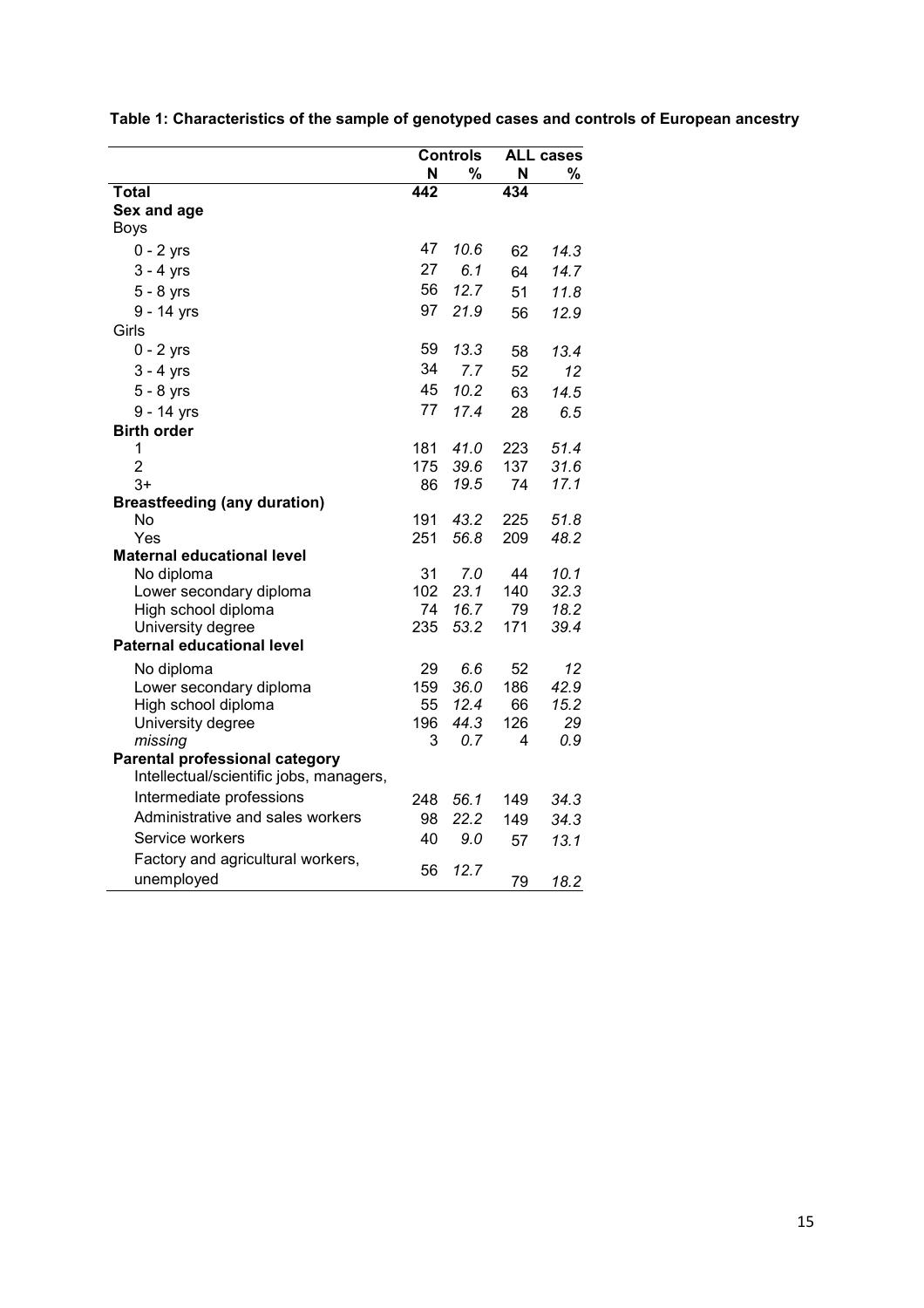|                                 | <b>Controls</b><br>$N = 442$ |          |                |          |                              |               |         |
|---------------------------------|------------------------------|----------|----------------|----------|------------------------------|---------------|---------|
|                                 | n                            | %        | n              | %        | $N = 434$<br>OR <sup>a</sup> | 95%CI         | р       |
| <b>Reported asthma history</b>  |                              |          |                |          |                              |               |         |
| No                              |                              | 399 90.3 |                | 410 94.5 | 1.0                          | Ref.          |         |
| Yes                             |                              | 42 9.5   |                | 24 5.5   | 0.6                          | $[0.4 - 1.1]$ | ns      |
| missing                         | 1                            | 0.2      |                |          |                              |               |         |
| With a latency                  |                              |          |                |          |                              |               |         |
| <b>No</b>                       |                              | 404 91.4 |                | 412 94.9 | 1.0                          | Ref.          |         |
| Yes                             | 36                           | 8.1      |                | 22 5.1   | 0.7                          | $[0.4 - 1.3]$ | ns      |
| missing                         | $\overline{2}$               | 0.5      |                |          |                              |               |         |
| With treatment <sup>b</sup>     |                              |          |                |          |                              |               |         |
| No                              |                              | 409 92.5 |                | 415 95.6 | 1.0                          | Ref.          |         |
| Yes                             | 32                           | 7.2      | 19             | 4.4      | 0.7                          | $[0.3 - 1.2]$ | ns      |
| missing                         | 1                            | 0.2      |                |          |                              |               |         |
| <b>Reported eczema history</b>  |                              |          |                |          |                              |               |         |
| <b>No</b>                       |                              | 346 78.3 |                | 355 81.8 | 1.0                          | Ref.          |         |
| Yes                             |                              | 95 21.5  |                | 77 17.7  | 0.8                          | $[0.5 - 1.1]$ | ns      |
| missing                         |                              | 10.2     |                | 20.5     |                              |               |         |
| With a latency                  |                              |          |                |          |                              |               |         |
| No                              |                              | 363 82.1 |                | 359 82.7 | 1.0                          | Ref.          |         |
| Yes                             |                              | 77 17.4  |                | 72 16.6  | 0.9                          | $[0.6 - 1.3]$ | ns      |
| missing                         |                              | 20.5     |                | 30.7     |                              |               |         |
| History of asthma and/or eczema |                              |          |                |          |                              |               |         |
| None                            |                              | 319 72.2 |                | 339 78.1 | 1.0                          | Ref.          |         |
| Asthma without eczema           | 27                           | 6.1      |                | 16 3.7   | 0.6                          | $[0.3 - 1.3]$ |         |
| Eczema without asthma           |                              | 79 17.9  |                | 69 15.9  | 0.8                          | $[0.5 - 1.1]$ |         |
| Asthma and eczema               | 15                           | 3.4      | 8              | 1.8      | 0.6                          | $[0.2 - 1.4]$ | ns      |
| Missing                         | $\overline{2}$               | 0.5      | $\overline{2}$ | 0.5      |                              |               |         |
| Neither asthma, nor eczema      |                              | 319 72.2 |                | 339 78.1 | 1.0                          | Ref.          |         |
| Asthma or eczema                |                              | 122 27.6 |                | 93 21.4  | 0.7                          | $[0.5 - 1.0]$ | $\star$ |
| missing                         | 1                            | 0.2      | $\overline{2}$ | 0.5      |                              |               |         |

**Table 2: Association between a reported history of asthma or eczema and childhood ALL** 

a Odds ratios (OR) 95% confidence intervals (95%CI) estimated using a logistic regression model adjusted for a sex\*age variable, maternal educational level, household socioprofessional category and birth order.

**b** treatments with antihistamines, corticoids or bronchodilators ns: p≥0.05, \* p<0.05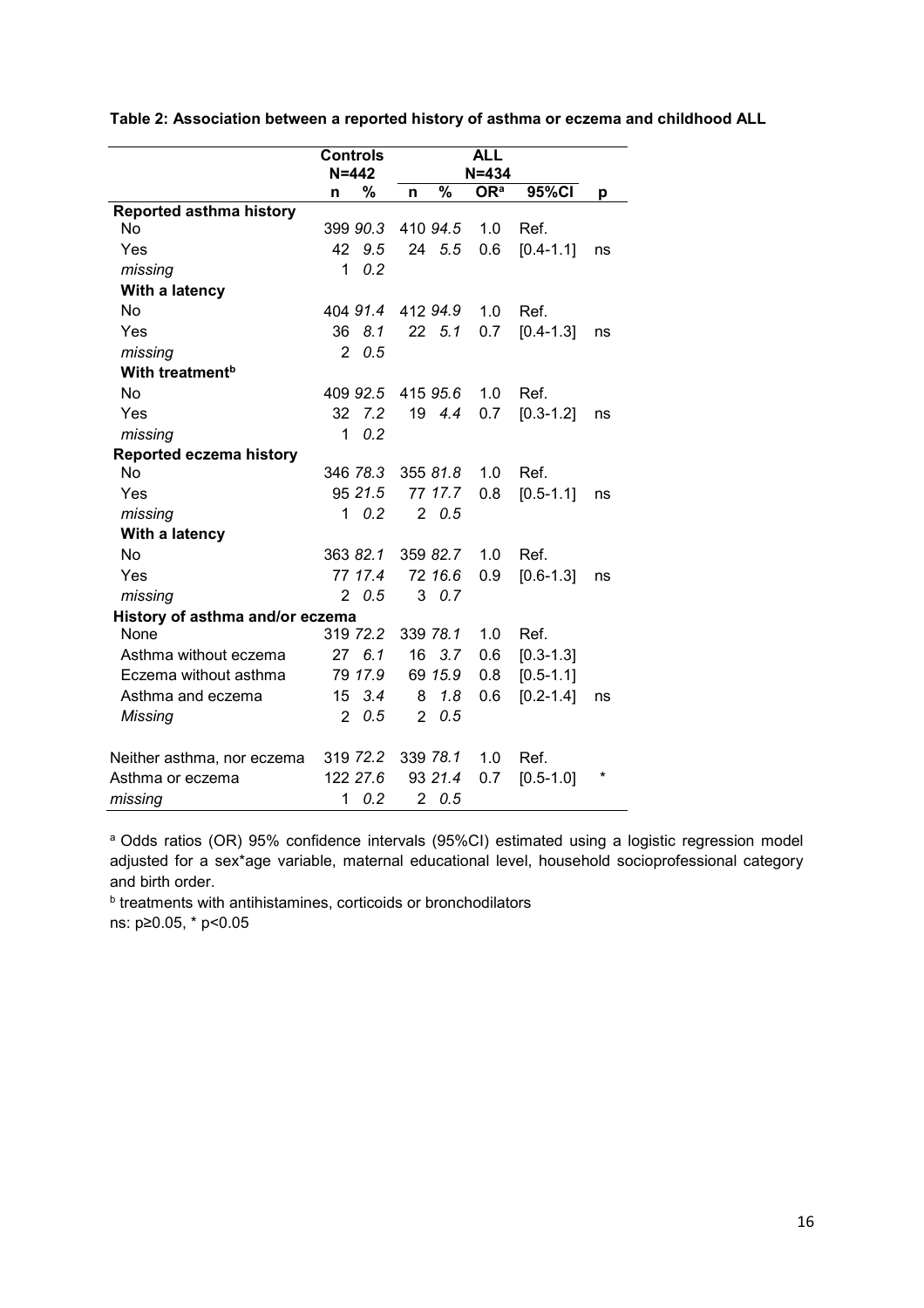|                 |     | <b>Controls</b><br>$N = 442$ | ALL<br>$N = 434$ |               |                 |               |  |
|-----------------|-----|------------------------------|------------------|---------------|-----------------|---------------|--|
|                 | n   | %                            | n                | $\frac{1}{6}$ | OR <sup>a</sup> | 95%CI         |  |
| IL13-rs20541    |     |                              |                  |               |                 |               |  |
| GG              | 290 | 65.6                         | 268              | 61.8          | 1.0             | Ref.          |  |
| AG              | 134 | 30.3                         | 153              | 35.3          | 1.1             | $[0.8 - 1.5]$ |  |
| AA              | 18  | 4.1                          | 13               | 3.0           | 0.7             | $[0.3 - 1.6]$ |  |
| AG+AA vs GG     | 152 | 34.4                         | 166              | 38.2          | 1.0             | $[0.8 - 1.4]$ |  |
| IL4 - rs2070874 |     |                              |                  |               |                 |               |  |
| СC              | 334 | 75.6                         | 296              | 68.2          | 1.0             | Ref.          |  |
| <b>CT</b>       | 103 | 23.3                         | 120              | 27.6          | 1.3             | $[0.9 - 1.8]$ |  |
| TΤ              | 5   | 1.1                          | 6                | 1.4           | 1.4             | $[0.4 - 5.2]$ |  |
| missing         |     |                              | 12               | 2.8           |                 |               |  |
| CT+TT vs CC     | 108 | 24.4                         | 126              | 29.0          | 1.3             | $[0.9 - 1.8]$ |  |
| IL4-rs2243250   |     |                              |                  |               |                 |               |  |
| СC              | 324 | 73.3                         | 292              | 67.3          | 1.0             | Ref.          |  |
| <b>CT</b>       | 112 | 25.3                         | 119              | 27.4          | 1.1             | $[0.8 - 1.6]$ |  |
| TΤ              | 6   | 1.4                          | 6                | 1.4           | 1.0             | $[0.3 - 3.7]$ |  |
| missing         |     |                              | 17               | 3.9           |                 |               |  |
| CT+TT vs CC     | 118 | 26.7                         | 125              | 28.8          | 1.1             | $[0.8 - 1.5]$ |  |
| IL4 haplotype   |     |                              |                  |               |                 |               |  |
| ≥1 TT           | 108 | 24.4                         | 125              | 28.8          | 1.3             | $[0.9 - 1.8]$ |  |
| IL10-rs1800896  |     |                              |                  |               |                 |               |  |
| CС              | 98  | 22.2                         | 88               | 20.3          | 1.0             | Ref.          |  |
| <b>CT</b>       | 211 | 47.7                         | 215              | 49.5          | 1.1             | $[0.8 - 1.7]$ |  |
| <b>TT</b>       | 133 | 30.1                         | 131              | 30.2          | 1.0             | $[0.7 - 1.5]$ |  |
| CT+TT vs CC     | 344 | 77.8                         | 346              | 79.7          | 1.1             | $[0.8 - 1.5]$ |  |
| IL10-rs1800871  |     |                              |                  |               |                 |               |  |
| GG              | 261 | 59.0                         | 229              | 52.8          | 1.0             | Ref.          |  |
| AG              | 153 | 34.6                         | 153              | 35.3          | 1.1             | $[0.8 - 1.5]$ |  |
| AA              | 28  | 6.3                          | 20               | 4.6           | 0.9             | $[0.5 - 1.7]$ |  |
| missing         |     |                              | 32               | 7.4           |                 |               |  |
| AG+AA vs GG     | 181 | 41.0                         | 173              | 39.9          | 1.1             | $[0.8 - 1.5]$ |  |
| IL10-rs1800872  |     |                              |                  |               |                 |               |  |
| GG              | 261 | 59.0                         | 229              | 52.8          | 1.0             | Ref.          |  |
| GT              | 153 | 34.6                         | 170              | 39.2          | 1.2             | $[0.9 - 1.7]$ |  |
| ΤT              | 28  | 6.3                          | 24               | 5.5           | 1.1             | $[0.6 - 2.1]$ |  |
| missing         |     |                              | 11               | 2.5           |                 |               |  |
| GT+TT vs GG     | 181 | 41.0                         | 194              | 44.7          | 1.2             | $[0.9 - 1.6]$ |  |
| IL10 haplotypes |     |                              |                  |               |                 |               |  |
| $≥1$ TAT        | 181 | 41.0                         | 173              | 39.9          | 1.1             | $[0.8 - 1.5]$ |  |
| $≥1$ TGG        | 226 | 51.1                         | 198              | 45.6          | 0.9             | $[0.6 - 1.1]$ |  |
| IL4R-rs1801275  |     |                              |                  |               |                 |               |  |
| AA              | 274 | 62.0                         | 281              | 64.7          | 1.0             | Ref.          |  |
| AG              | 154 | 34.8                         | 135              | 31.1          | 0.8             | $[0.6 - 1.2]$ |  |
| GG              | 14  | 3.2                          | 18               | 4.1           | 1.3             | $[0.6 - 2.9]$ |  |
| AG+GG vs AA     | 168 | 38.0                         | 153              | 35.3          | 0.9             | $[0.7 - 1.2]$ |  |

**Table 3: Associations between candidate polymorphisms in** *IL13***,** *IL4***,** *IL10* **and** *IL4R* **and childhood ALL** 

<sup>a</sup> Odds ratios (OR) 95% confidence intervals (95%CI) estimated using a logistic regression model were adjusted for a sex\*age variable, maternal educational level, household socioprofessional category and birth order.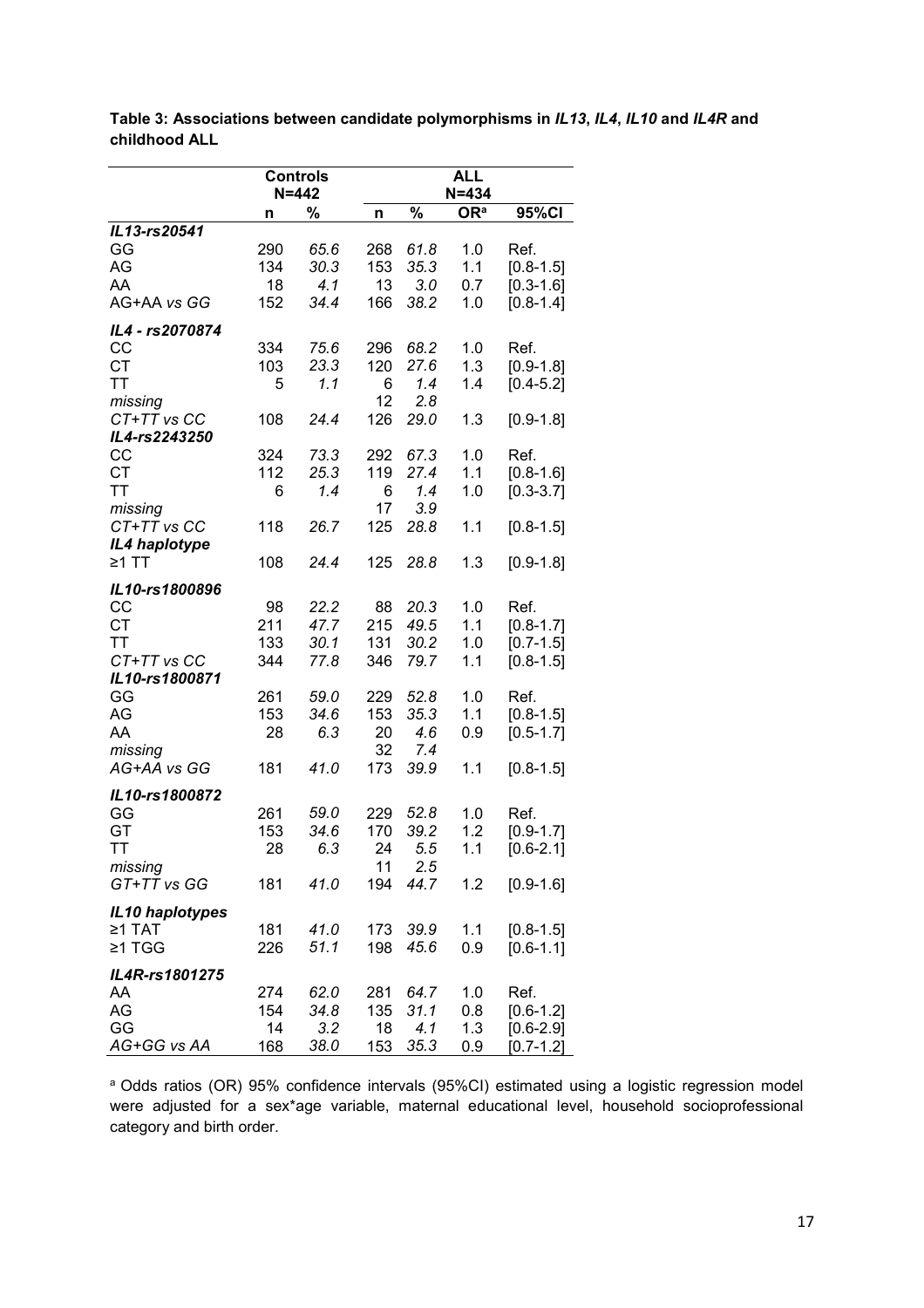**Table 4: Gene\*gene interaction analyses for the candidate polymorphisms in** *IL13***,** *IL4***,** *IL10* **and**  *IL4R,* **in childhood ALL** 

|                                       | <b>Case-control models</b> |                   |     |                         |       |  |  |
|---------------------------------------|----------------------------|-------------------|-----|-------------------------|-------|--|--|
|                                       |                            | Without           |     | <b>With interaction</b> |       |  |  |
|                                       |                            | interaction       |     |                         |       |  |  |
|                                       |                            | <b>OR 95%CI</b>   |     | <b>OR 95%CI</b>         | p int |  |  |
| IL13-rs20541 x IL4 TT haplotype       |                            |                   |     |                         |       |  |  |
| Variant IL13 rs20541                  |                            | $1.0$ [0.7-1.4]   |     | $0.8$ [0.6-1.2]         |       |  |  |
| IL4 TT haplotype carrier              |                            | $1.3$ [0.9-1.8]   |     | $1.0$ [0.6-1.6]         |       |  |  |
| Variant IL13-rs20541 x IL4 haplotype  |                            |                   |     | $1.8$ [0.9-3.5]         | 0.10  |  |  |
| IL13-rs20541 x IL10 TAT haplotype     |                            |                   |     |                         |       |  |  |
| Variant IL13 rs20541                  |                            | $1.1$ $[0.8-1.4]$ |     | $1.3$ [0.9-2.0]         |       |  |  |
| IL10 TAT haplotype carrier            |                            | $1.1$ [0.8-1.5]   |     | $1.3$ [0.9-1.9]         |       |  |  |
| Variant IL13-rs20541 x IL10 haplotype |                            |                   |     | $0.6$ [0.3-1.1]         | 0.10  |  |  |
| IL13-rs20541 x IL4R-rs1801275         |                            |                   |     |                         |       |  |  |
| Variant IL13 rs20541                  |                            | $1.0$ [0.8-1.4]   |     | $0.9$ [0.6-1.4]         |       |  |  |
| Variant IL4R rs1801275                |                            | $0.9$ [0.7-1.2]   |     | $0.8$ [0.5-1.2]         |       |  |  |
| Variant IL13 x variant IL4R           |                            |                   |     | $1.3$ [0.7-2.5]         | ns    |  |  |
| IL4 TT haplotype x IL10 TAT haplotype |                            |                   |     |                         |       |  |  |
| IL4 TT haplotype carrier              |                            | $1.3$ [1.0-1.9]   |     | $1.5$ [1.0-2.3]         |       |  |  |
| IL10 TAT haplotype carrier            |                            | $1.1$ [0.8-1.5]   |     | $1.2$ [0.8-1.6]         |       |  |  |
| IL4 haplotype x IL10 haplotype        |                            |                   |     | $0.8$ [0.4-1.5]         | ns    |  |  |
| IL4 TT haplotype x IL4R-rs1801275     |                            |                   |     |                         |       |  |  |
| IL4 TT haplotype carrier              |                            | $1.3$ [0.9-1.8]   |     | $1.0$ [0.7-1.5]         |       |  |  |
| Variant IL4R rs1801275                | 0.9 <sup>°</sup>           | $[0.7 - 1.2]$     |     | $0.8$ [0.5-1.1]         |       |  |  |
| IL4 haplotype x variant IL4R          |                            |                   |     | $1.8$ [0.9-3.6]         | 0.07  |  |  |
| IL10 TAT haplotype x IL4R-rs1801275   |                            |                   |     |                         |       |  |  |
| IL10 TAT haplotype carrier            | 1.1                        | $[0.8-1.5]$       |     | $1.2$ [0.8-1.7]         |       |  |  |
| Variant IL4R rs1801275                |                            | $0.9$ $[0.6-1.2]$ | 0.9 | $[0.6 - 1.4]$           |       |  |  |
| IL10 haplotype x variant IL4R         |                            |                   | 0.8 | $[0.4 - 1.5]$           | ns    |  |  |

Odds ratios (OR) and 95% confidence intervals (95%CI) estimated using a logistic regression model adjusted for a sex\*age variable, maternal educational level, household socioprofessional category and birth order.

p int: p for interaction test; ns: p>0.10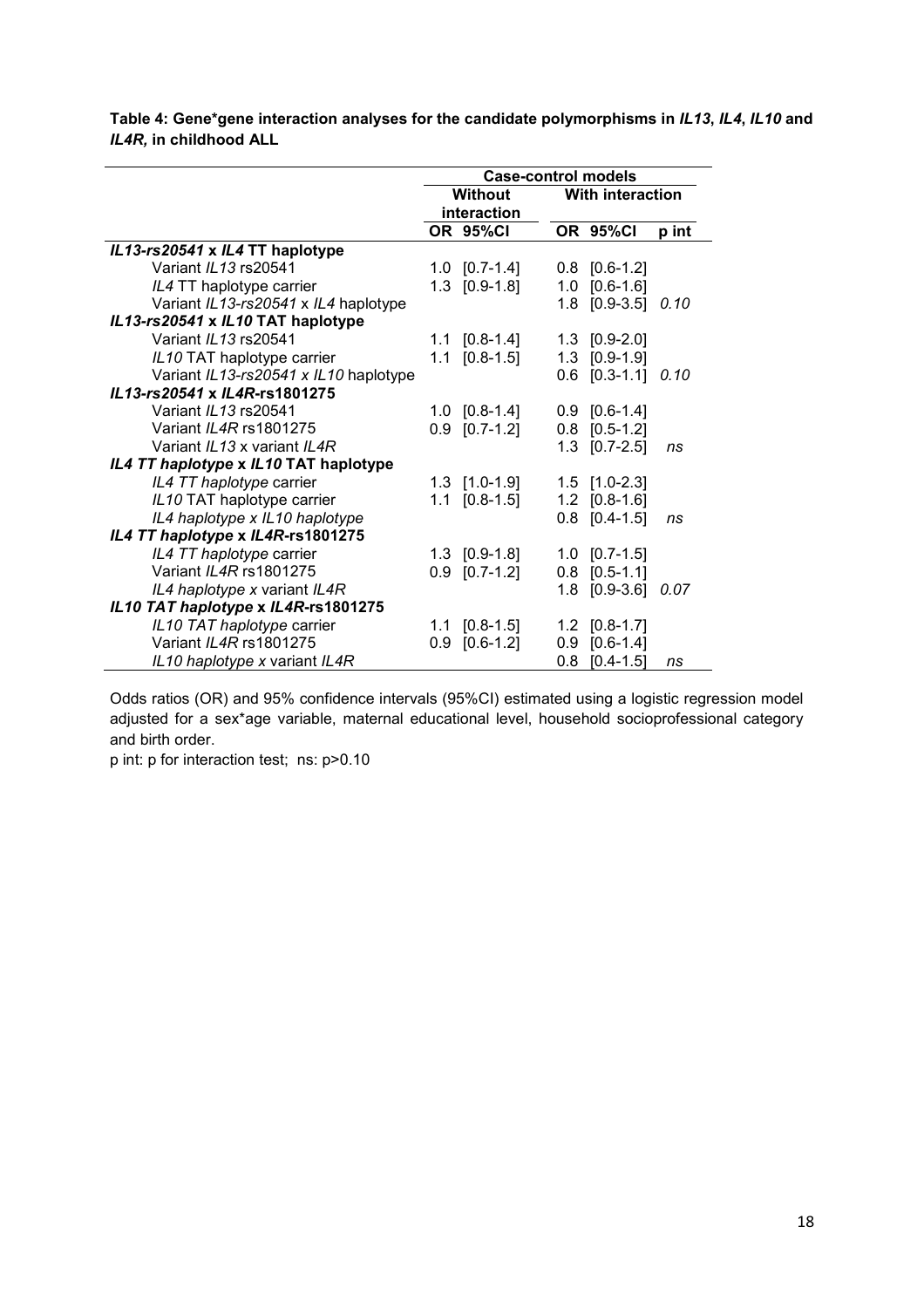|                                 | Asthma |                   | <b>Eczema</b> |  |                   | Asthma or eczema |     |                   |       |
|---------------------------------|--------|-------------------|---------------|--|-------------------|------------------|-----|-------------------|-------|
|                                 |        | <b>OR 95%CI</b>   | p int         |  | <b>OR 95%CI</b>   | p int            |     | <b>OR 95%CI</b>   | p int |
| IL13-rs20541                    |        |                   |               |  |                   |                  |     |                   |       |
| Medical history vs no           |        | $0.5$ [0.3-1.1]   |               |  | $0.6$ [0.4-1.0]   |                  |     | $0.6$ [0.4-0.9]   |       |
| $\geq$ 1 variant allele vs none |        | $1.0$ [0.7-1.4]   |               |  | $0.9$ $[0.7-1.3]$ |                  |     | $0.9$ $[0.6-1.2]$ |       |
| Interaction history x allele    |        | $1.8$ [0.5-6.0]   | ns            |  | $1.7$ [0.8-3.7]   | ns               |     | 1.9 [0.9-3.8]     | 0.07  |
| IL4-rs2070874                   |        |                   |               |  |                   |                  |     |                   |       |
| Medical history vs no           |        | $0.6$ [0.3-1.3]   |               |  | $0.7$ [0.5-1.1]   |                  |     | $0.7$ [0.4-1.0]   |       |
| $\geq$ 1 variant allele vs none |        | $1.3$ [0.9-1.9]   |               |  | $1.3$ [0.9-1.9]   |                  |     | $1.3$ [0.9-1.9]   |       |
| Interaction history x allele    |        | $0.9$ $[0.3-2.9]$ | ns            |  | $0.9$ $[0.4-2.0]$ | ns               |     | $1.1$ [0.5-2.2]   | ns    |
| IL4-rs2243250                   |        |                   |               |  |                   |                  |     |                   |       |
| Medical history vs no           |        | $0.7$ [0.3-1.3]   |               |  | $0.7$ [0.5-1.2]   |                  |     | $0.7$ [0.4-1.0]   |       |
| $\geq$ 1 variant allele vs none |        | $1.2$ [0.8-1.6]   |               |  | $1.1$ [0.8-1.7]   |                  | 1.1 | $[0.8 - 1.6]$     |       |
| Interaction history x allele    |        | $0.8$ [0.2-2.8]   | ns            |  | $0.9$ $[0.4-2.0]$ | ns               |     | $1.1$ [0.5-2.3]   | ns    |
| IL4 TT haplotype                |        |                   |               |  |                   |                  |     |                   |       |
| Medical history vs no           |        | $0.6$ [0.3-1.3]   |               |  | $0.7$ [0.5-1.2]   |                  |     | $0.7$ [0.4-1.0]   |       |
| $\geq$ 1 variant allele vs none |        | $1.3$ [0.9-1.9]   |               |  | $1.3$ [0.9-1.9]   |                  |     | $1.3$ [0.9-1.9]   |       |
| Interaction history x allele    |        | $0.9$ $[0.3-2.9]$ | ns            |  | $0.9$ $[0.4-2.0]$ | ns               |     | $1.0$ [0.5-2.2]   | ns    |
| IL10-rs1800896                  |        |                   |               |  |                   |                  |     |                   |       |
| Medical history vs no           |        | $0.9$ [0.3-2.6]   |               |  | $0.9$ $[0.4-2.2]$ |                  |     | $0.8$ [0.4-1.7]   |       |
| $\geq$ 1 variant allele vs none |        | $1.1$ [0.8-1.6]   |               |  | $1.2$ [0.8-1.7]   |                  |     | $1.2$ [0.8-1.7]   |       |
| Interaction history x allele    |        | $0.7$ [0.2-2.4]   | ns            |  | $0.8$ [0.3-1.9]   | ns               |     | $0.8$ [0.4-2.0]   | ns    |
| IL10-rs1800871                  |        |                   |               |  |                   |                  |     |                   |       |
| Medical history vs no           |        | $1.1$ [0.5-2.3]   |               |  | $0.9$ [0.6-1.5]   |                  |     | $1.0$ [0.6-1.5]   |       |
| $\geq$ 1 variant allele vs none |        | $1.2$ [0.9-1.6]   |               |  | $1.2$ [0.9-1.7]   |                  |     | $1.3$ [0.9-1.8]   |       |
| Interaction history x allele    |        | $0.3$ [0.1-1.0]   | 0.04          |  | $0.6$ [0.3-1.2]   | ns               |     | $0.5$ [0.2-1.0]   | 0.04  |
| IL10-rs1800872                  |        |                   |               |  |                   |                  |     |                   |       |
| Medical history vs no           |        | $1.1$ [0.5-2.3]   |               |  | $0.9$ [0.6-1.5]   |                  |     | $1.0$ $[0.6-1.5]$ |       |
| $\geq$ 1 variant allele vs none |        | $1.4$ [1.0-1.8]   |               |  | 1.4 [1.0-1.9]     |                  |     | $1.5$ [1.0-2.0]   |       |
| Interaction history x allele    |        | $0.2$ [0.1-0.8]   | 0.02          |  | $0.6$ [0.3-1.3]   | ns               |     | $0.5$ [0.3-1.0]   | 0.06  |
| IL10 TAT haplotype              |        |                   |               |  |                   |                  |     |                   |       |
| Medical history vs no           |        | $1.1$ [0.5-2.3]   |               |  | $0.9$ [0.6-1.5]   |                  |     | $1.0$ [0.6-1.5]   |       |
| ≥1 variant allele vs none       |        | $1.2$ [0.9-1.6]   |               |  | $1.2$ [0.9-1.7]   |                  |     | $1.3$ [0.9-1.8]   |       |
| Interaction history x allele    |        | $0.3$ [0.1-1.0]   | 0.04          |  | $0.6$ [0.3-1.2]   | ns               |     | $0.5$ [0.2-1.0]   | 0.04  |
| IL4R-rs1801275                  |        |                   |               |  |                   |                  |     |                   |       |
| Medical history vs no           |        | $0.4$ [0.2-0.8]   |               |  | $0.8$ [0.5-1.3]   |                  |     | $0.7$ [0.4-1.0]   |       |
| $\geq$ 1 variant allele vs none |        | $0.8$ [0.6-1.1]   |               |  | $0.9$ $[0.7-1.3]$ |                  |     | $0.9$ $[0.6-1.2]$ |       |
| Interaction history x allele    |        | 3.7 [1.1-12.6]    | 0.04          |  | $0.8$ [0.4-1.8]   | ns               |     | $1.2$ [0.6-2.4]   | ns    |

**Table 5: Interaction analyses between the candidate polymorphisms and a reported history of asthma or eczema, in childhood ALL** 

Odds ratios (OR) and 95% confidence intervals (95%CI) estimated using a logistic regression model adjusted for a sex\*age variable, maternal educational level, household socioprofessional category and birth order.

p int: p for interaction test; ns: p>0.10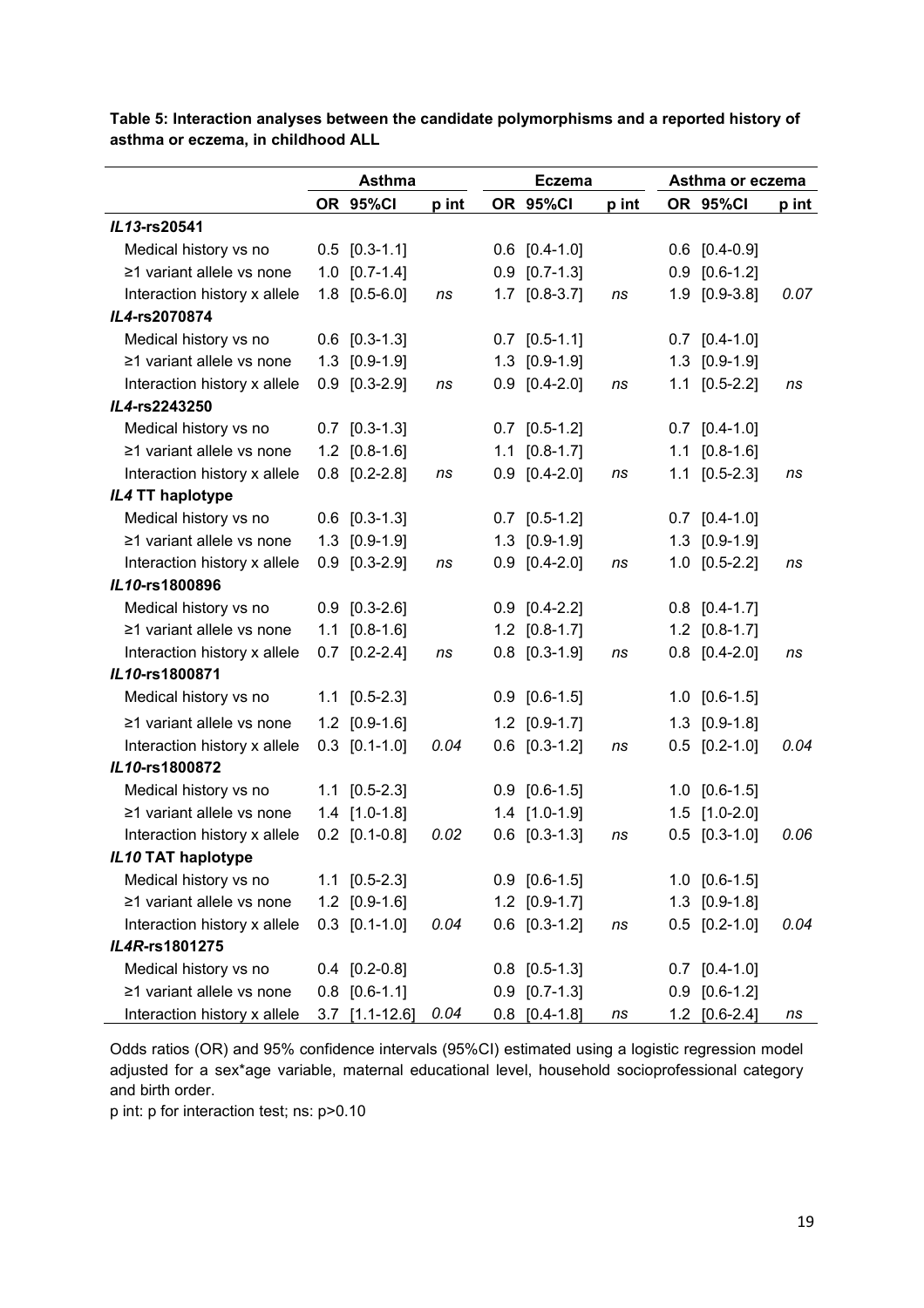# **References**

- 1. Greaves MF. Speculations on the cause of childhood acute lymphoblastic leukemia. Leukemia. 1988 Feb;2(2):120-5
- 2. Rudant J, Lightfoot T, Urayama KY, Petridou E, Dockerty JD, Magnani C, et al. Childhood acute lymphoblastic leukemia and indicators of early immune stimulation: a Childhood Leukemia International Consortium study. American journal of epidemiology. 2015 Apr 15;181(8):549-62
- 3. Linabery AM, Jurek AM, Duval S, Ross JA. The association between atopy and childhood/adolescent leukemia: a meta-analysis. American journal of epidemiology. 2010 Apr 1;171(7):749-64
- 4. Linabery AM, Spector LG. Invited commentary: childhood acute lymphoblastic leukemia and allergies: biology or bias? American journal of epidemiology. 2012 Dec 1;176(11):979-83; discussion 84-5
- 5. Hughes AM, Lightfoot T, Simpson J, Ansell P, McKinney PA, Kinsey SE, et al. Allergy and risk of childhood leukaemia: results from the UKCCS. Int J Cancer. 2007 Aug 15;121(4):819-24
- 6. Spector L, Groves F, DeStefano F, Liff J, Klein M, Mullooly J, et al. Medically recorded allergies and the risk of childhood acute lymphoblastic leukaemia. Eur J Cancer. 2004 Mar;40(4):579-84
- 7. Chang JS, Tsai YW, Tsai CR, Wiemels JL. Allergy and risk of childhood acute lymphoblastic leukemia: a population-based and record-based study. American journal of epidemiology. 2012 Dec 1;176(11):970-8
- 8. Lariou MS, Dikalioti SK, Dessypris N, Baka M, Polychronopoulou S, Athanasiadou-Piperopoulou F, et al. Allergy and risk of acute lymphoblastic leukemia among children: a nationwide case control study in Greece. Cancer Epidemiol. 2013 Apr;37(2):146-51
- 9. Nunez-Enriquez JC, Fajardo-Gutierrez A, Buchan-Duran EP, Bernaldez-Rios R, Medina-Sanson A, Jimenez-Hernandez E, et al. Allergy and acute leukaemia in children with Down syndrome: a population study. Report from the Mexican inter-institutional group for the identification of the causes of childhood leukaemia. Br J Cancer. 2013 Jun 11;108(11):2334-8
- 10. Loza MJ, Chang BL. Association between Q551R IL4R genetic variants and atopic asthma risk demonstrated by meta-analysis. J Allergy Clin Immunol. 2007 Sep;120(3):578-85
- 11. Cui L, Jia J, Ma CF, Li SY, Wang YP, Guo XM, et al. IL-13 polymorphisms contribute to the risk of asthma: a meta-analysis. Clin Biochem. 2012 Mar;45(4-5):285-8
- 12. Nie W, Fang Z, Li B, Xiu QY. Interleukin-10 promoter polymorphisms and asthma risk: a metaanalysis. Cytokine. 2012 Dec;60(3):849-55
- 13. Yang HJ. Association between the interleukin-4 gene C-589T and C+33T polymorphisms and asthma risk: a meta-analysis. Arch Med Res. 2013 Feb;44(2):127-35
- 14. Genuneit J, Cantelmo JL, Weinmayr G, Wong GW, Cooper PJ, Riikjarv MA, et al. A multi-centre study of candidate genes for wheeze and allergy: the International Study of Asthma and Allergies in Childhood Phase 2. Clin Exp Allergy. 2009 Dec;39(12):1875-88
- 15. Chang JS, Zhou M, Buffler PA, Chokkalingam AP, Metayer C, Wiemels JL. Profound deficit of IL10 at birth in children who develop childhood acute lymphoblastic leukemia. Cancer Epidemiol Biomarkers Prev. 2011 Aug;20(8):1736-40
- 16. Chang JS, Wiemels JL, Chokkalingam AP, Metayer C, Barcellos LF, Hansen HM, et al. Genetic polymorphisms in adaptive immunity genes and childhood acute lymphoblastic leukemia. Cancer Epidemiol Biomarkers Prev. 2010 Sep;19(9):2152-63